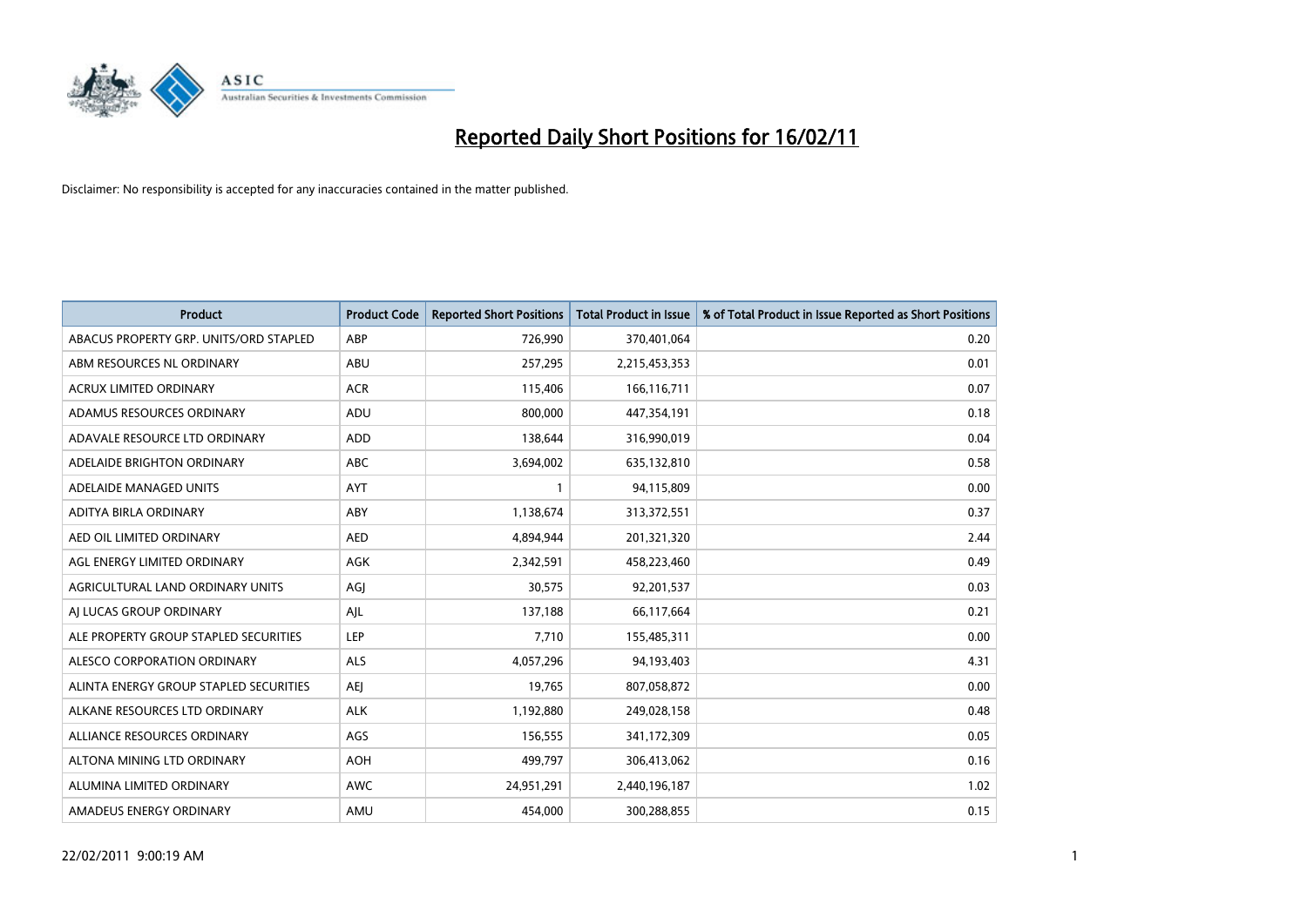

| Product                                 | <b>Product Code</b> | <b>Reported Short Positions</b> | <b>Total Product in Issue</b> | % of Total Product in Issue Reported as Short Positions |
|-----------------------------------------|---------------------|---------------------------------|-------------------------------|---------------------------------------------------------|
| AMALGAMATED HOLDINGS ORDINARY           | AHD                 | 6                               | 157,452,483                   | 0.00                                                    |
| AMCOR LIMITED ORDINARY                  | <b>AMC</b>          | 3,445,993                       | 1,225,519,046                 | 0.28                                                    |
| AMP CAPITAL CHINA ORDINARY UNITS        | <b>AGF</b>          | 65,310                          | 337,034,455                   | 0.02                                                    |
| AMP LIMITED ORDINARY                    | AMP                 | 17,859,860                      | 2,094,424,200                 | 0.81                                                    |
| AMPELLA MINING ORDINARY                 | <b>AMX</b>          | 371,327                         | 202,975,108                   | 0.18                                                    |
| ANATOLIA MIN DEV LTD CDI 1:1            | AQG                 | 35,869                          | 138,844,389                   | 0.02                                                    |
| ANSELL LIMITED ORDINARY                 | <b>ANN</b>          | 5,165,762                       | 133,007,903                   | 3.88                                                    |
| ANTARES ENERGY LTD ORDINARY             | <b>AZZ</b>          | 1,950,378                       | 299,333,110                   | 0.65                                                    |
| ANZ BANKING GRP LTD ORDINARY            | ANZ                 | 11,061,415                      | 2,596,103,390                 | 0.41                                                    |
| APA GROUP STAPLED SECURITIES            | <b>APA</b>          | 6,191,935                       | 551,689,118                   | 1.13                                                    |
| APEX MINERALS NL ORDINARY               | <b>AXM</b>          | 885,146                         | 3,917,819,915                 | 0.02                                                    |
| APN EUROPEAN RETAIL UNITS STAPLED SEC.  | AEZ                 | 11,832                          | 544,910,660                   | 0.00                                                    |
| APN NEWS & MEDIA ORDINARY               | <b>APN</b>          | 18,045,398                      | 606,084,019                   | 3.00                                                    |
| AQUARIUS PLATINUM. ORDINARY             | <b>AOP</b>          | 2,674,167                       | 463,241,295                   | 0.57                                                    |
| AQUILA RESOURCES ORDINARY               | <b>AQA</b>          | 3,047,689                       | 374,323,124                   | 0.79                                                    |
| ARAFURA RESOURCE LTD ORDINARY           | <b>ARU</b>          | 2,922,516                       | 367,930,342                   | 0.80                                                    |
| ARB CORPORATION ORDINARY                | ARP                 | 25,432                          | 72,481,302                    | 0.03                                                    |
| ARDENT LEISURE GROUP STAPLED SECURITIES | AAD                 | 2,078,468                       | 312,836,274                   | 0.67                                                    |
| ARISTOCRAT LEISURE ORDINARY             | ALL                 | 27,278,907                      | 533,983,910                   | 5.11                                                    |
| ASCIANO LIMITED ORDINARY                | <b>AIO</b>          | 35,574,664                      | 2,926,103,883                 | 1.26                                                    |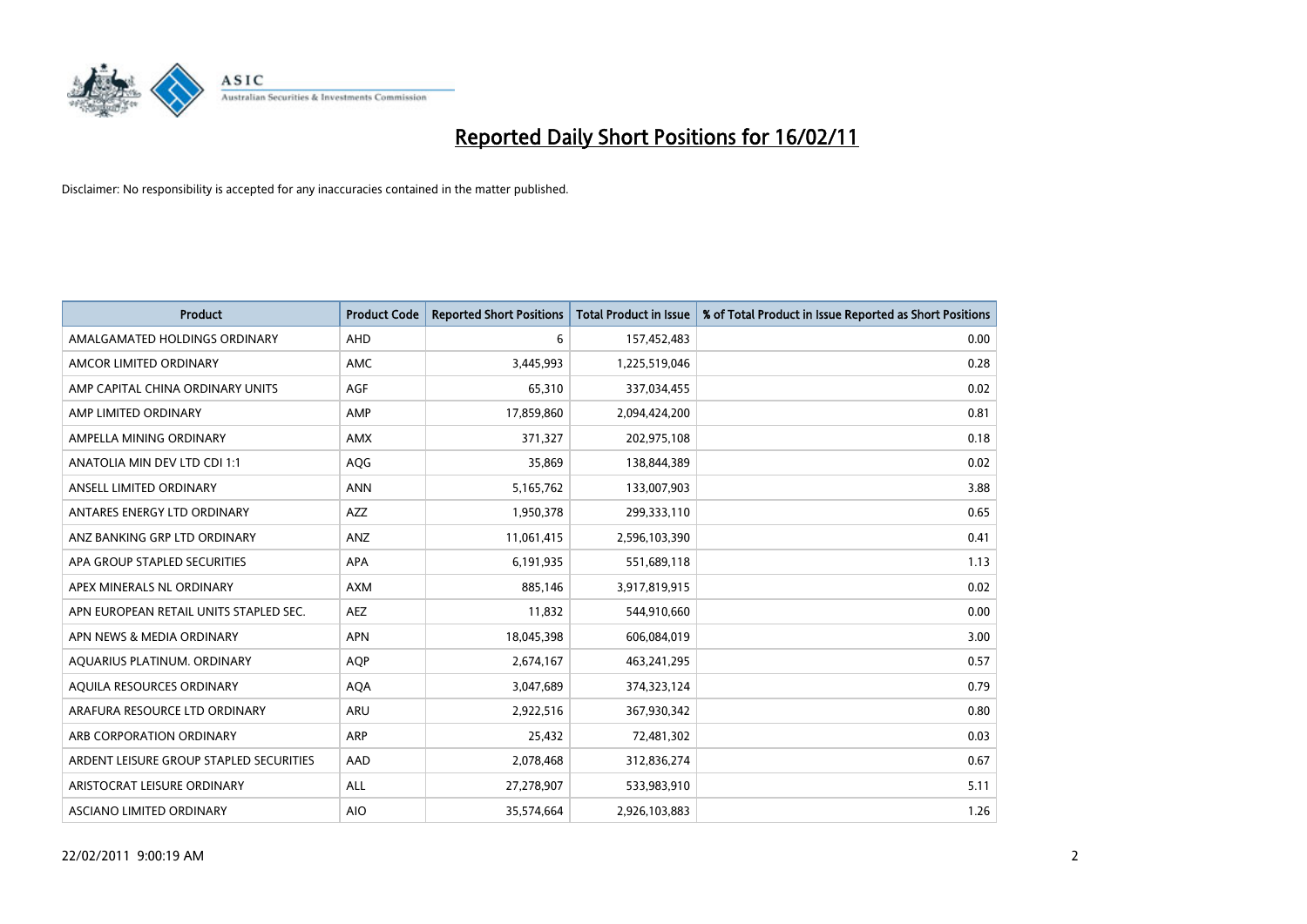

| <b>Product</b>                          | <b>Product Code</b> | <b>Reported Short Positions</b> | Total Product in Issue | % of Total Product in Issue Reported as Short Positions |
|-----------------------------------------|---------------------|---------------------------------|------------------------|---------------------------------------------------------|
| ASG GROUP LIMITED ORDINARY              | <b>ASZ</b>          | 20,914                          | 168,247,718            | 0.01                                                    |
| ASPEN GROUP ORD/UNITS STAPLED           | <b>APZ</b>          | 1,070,090                       | 588,269,075            | 0.16                                                    |
| ASTIVITA RENEWABLES ORDINARY            | <b>AIR</b>          | 120,000                         | 23,170,005             | 0.52                                                    |
| ASTON RES LTD ORDINARY                  | <b>AZT</b>          | 108,667                         | 204,527,604            | 0.05                                                    |
| ASTRO IAP PROP GROUP STAPLED SECURITIES | AJA                 | 19.001                          | 50,821,741             | 0.04                                                    |
| ASX LIMITED ORDINARY                    | ASX                 | 1,205,659                       | 175,136,729            | 0.69                                                    |
| ATLANTIC LIMITED ORDINARY               | ATI                 | 499,372                         | 110,845,957            | 0.45                                                    |
| ATLAS IRON LIMITED ORDINARY             | <b>AGO</b>          | 22,990,264                      | 549,217,233            | 4.18                                                    |
| AURORA OIL & GAS ORDINARY               | <b>AUT</b>          | 433,294                         | 403,437,342            | 0.11                                                    |
| AUSDRILL LIMITED ORDINARY               | <b>ASL</b>          | 223,134                         | 262,933,906            | 0.08                                                    |
| AUSENCO LIMITED ORDINARY                | AAX                 | 3,963,857                       | 122,427,576            | 3.22                                                    |
| <b>AUSTAL LIMITED ORDINARY</b>          | ASB                 | 155,003                         | 188,069,638            | 0.08                                                    |
| <b>AUSTAR UNITED ORDINARY</b>           | <b>AUN</b>          | 14,874,941                      | 1,271,357,418          | 1.17                                                    |
| AUSTBROKERS HOLDINGS ORDINARY           | <b>AUB</b>          | $\overline{2}$                  | 54,339,433             | 0.00                                                    |
| AUSTEREO GROUP LTD. ORDINARY            | <b>AEO</b>          | 35,407                          | 344,783,708            | 0.01                                                    |
| AUSTIN ENGINEERING ORDINARY             | ANG                 | 17,718                          | 71,614,403             | 0.02                                                    |
| <b>AUSTRALAND ASSETS ASSETS</b>         | AAZPB               | 1,168                           | 2,750,000              | 0.04                                                    |
| AUSTRALAND PROPERTY STAPLED SECURITY    | <b>ALZ</b>          | 500,074                         | 576,837,197            | 0.08                                                    |
| AUSTRALIAN AGRICULT, ORDINARY           | AAC                 | 4,604,536                       | 264,264,459            | 1.72                                                    |
| AUSTRALIAN EDUCATION UNITS              | <b>AEU</b>          | 625.000                         | 134,973,383            | 0.46                                                    |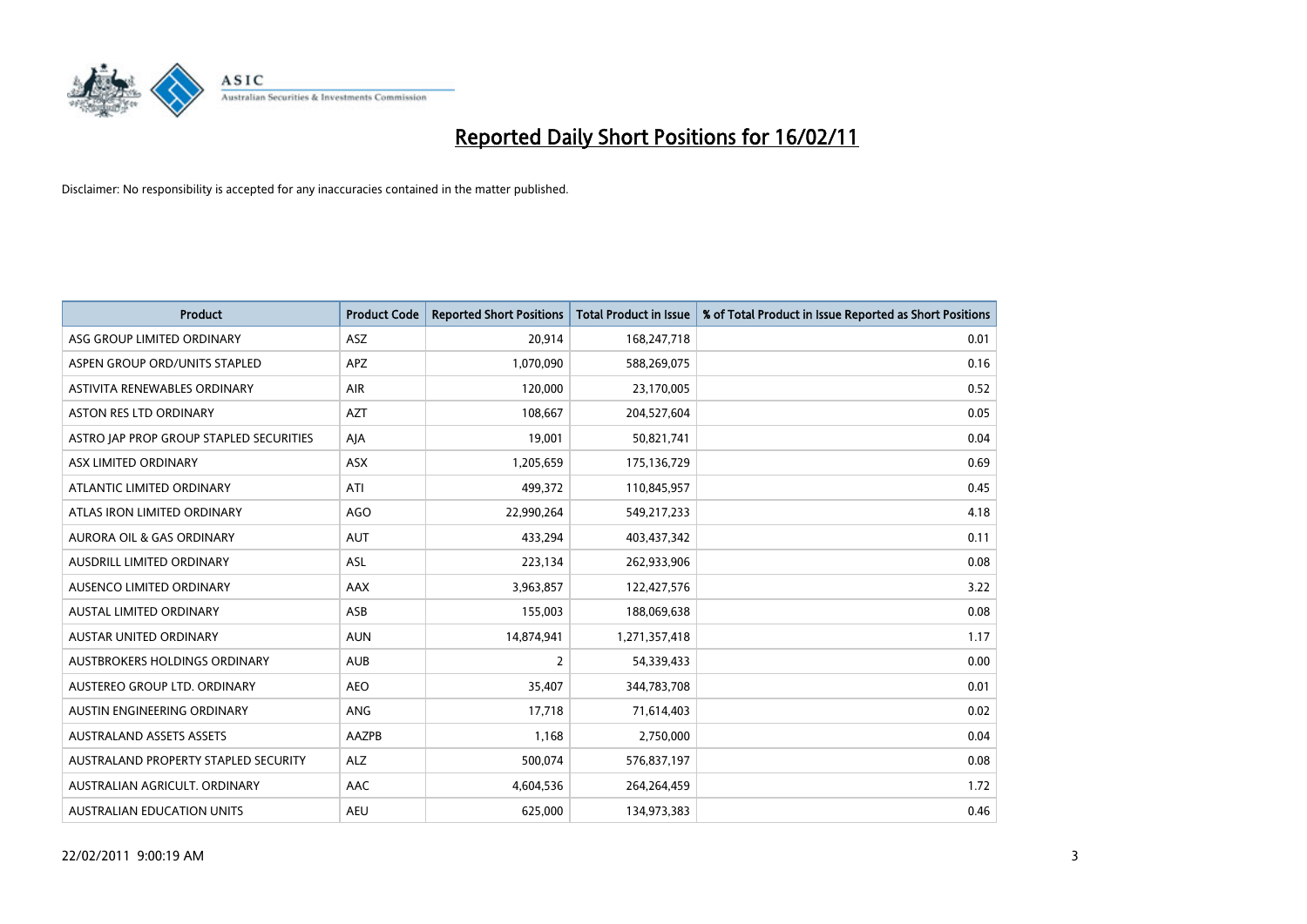

| <b>Product</b>                        | <b>Product Code</b> | <b>Reported Short Positions</b> | <b>Total Product in Issue</b> | % of Total Product in Issue Reported as Short Positions |
|---------------------------------------|---------------------|---------------------------------|-------------------------------|---------------------------------------------------------|
| AUSTRALIAN INFRASTR. UNITS/ORDINARY   | <b>AIX</b>          | 322,854                         | 620,733,944                   | 0.06                                                    |
| AUSTRALIAN MINES LTD ORDINARY         | <b>AUZ</b>          | 1,400,000                       | 396,909,440                   | 0.35                                                    |
| AUSTRALIAN PHARM, ORDINARY            | API                 | 1,175,029                       | 488,115,883                   | 0.23                                                    |
| AUTOMOTIVE HOLDINGS ORDINARY          | <b>AHE</b>          | 493,882                         | 226,387,577                   | 0.20                                                    |
| AVEXA LIMITED ORDINARY                | <b>AVX</b>          | 243,657                         | 847,688,779                   | 0.03                                                    |
| AVOCA RESOURCES ORDINARY              | <b>AVO</b>          | 262,257                         | 303,301,781                   | 0.09                                                    |
| AWE LIMITED ORDINARY                  | <b>AWE</b>          | 4,594,072                       | 521,871,941                   | 0.87                                                    |
| AXA ASIA PACIFIC ORDINARY             | <b>AXA</b>          | 1,497,806                       | 2,067,095,545                 | 0.08                                                    |
| <b>BANDANNA ENERGY ORDINARY</b>       | <b>BND</b>          | 108,533                         | 426,265,482                   | 0.03                                                    |
| BANK OF QUEENSLAND. ORDINARY          | <b>BOQ</b>          | 1,897,938                       | 222,072,957                   | 0.86                                                    |
| <b>BANNERMAN RESOURCES ORDINARY</b>   | <b>BMN</b>          | 101,500                         | 234,435,934                   | 0.04                                                    |
| <b>BASS STRAIT OIL CO ORDINARY</b>    | <b>BAS</b>          | 1,482                           | 291,030,250                   | 0.00                                                    |
| BATHURST RESOURCES ORDINARY           | <b>BTU</b>          | 3,980,404                       | 613,291,330                   | 0.65                                                    |
| <b>BAUXITE RESOURCE LTD ORDINARY</b>  | <b>BAU</b>          | 289,644                         | 234,379,896                   | 0.13                                                    |
| BEACH ENERGY LIMITED ORDINARY         | <b>BPT</b>          | 2,205,536                       | 1,099,021,290                 | 0.21                                                    |
| BEADELL RESOURCE LTD ORDINARY         | <b>BDR</b>          | 37,019                          | 622,097,828                   | 0.01                                                    |
| BENDIGO AND ADELAIDE ORDINARY         | <b>BEN</b>          | 6,702,514                       | 357,625,053                   | 1.85                                                    |
| BENDIGO AND ADELAIDE RESET PREFERENCE | <b>BENPB</b>        | 135,205                         | 900,000                       | 15.02                                                   |
| BERKELEY RESOURCES ORDINARY           | <b>BKY</b>          | 698,248                         | 158,935,898                   | 0.43                                                    |
| BETASHARES ASX FIN ETF UNITS          | <b>OFN</b>          | 30,000                          | 4,509,251                     | 0.67                                                    |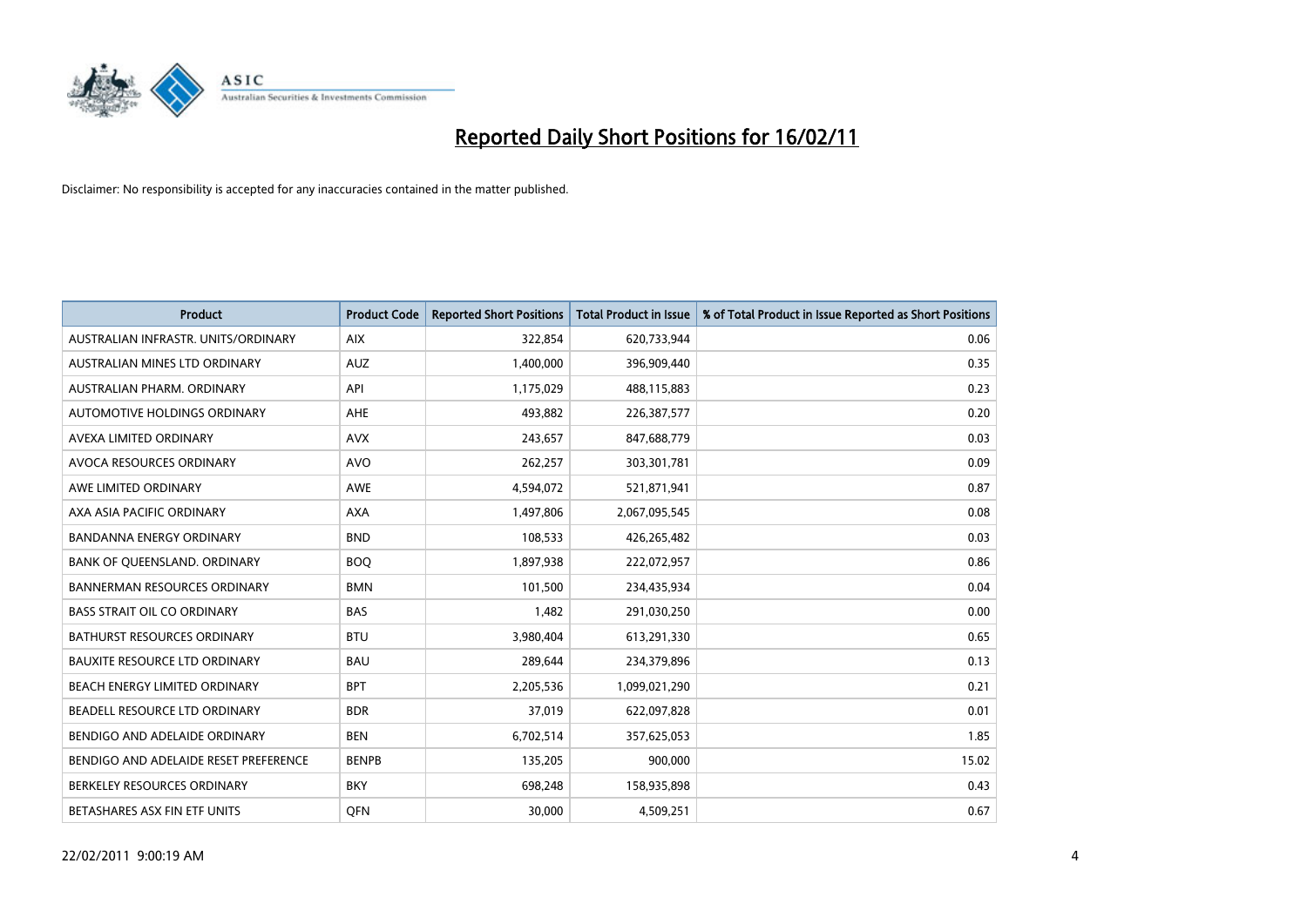

| Product                                  | <b>Product Code</b> | <b>Reported Short Positions</b> | <b>Total Product in Issue</b> | % of Total Product in Issue Reported as Short Positions |
|------------------------------------------|---------------------|---------------------------------|-------------------------------|---------------------------------------------------------|
| BETASHARES ASX RES ETF UNITS             | <b>ORE</b>          | 120,000                         | 4,519,432                     | 2.66                                                    |
| BHP BILLITON LIMITED ORDINARY            | <b>BHP</b>          | 21,179,240                      | 3,356,081,497                 | 0.63                                                    |
| <b>BILLABONG ORDINARY</b>                | <b>BBG</b>          | 13,266,311                      | 253,613,826                   | 5.21                                                    |
| <b>BIOTA HOLDINGS ORDINARY</b>           | <b>BTA</b>          | 2,670,343                       | 180,805,565                   | 1.48                                                    |
| <b>BISALLOY STEEL ORDINARY</b>           | <b>BIS</b>          | 84,480                          | 216,455,965                   | 0.04                                                    |
| BKI INVESTMENT LTD ORDINARY              | <b>BKI</b>          | 508                             | 420,919,092                   | 0.00                                                    |
| <b>BLACKTHORN RESOURCES ORDINARY</b>     | <b>BTR</b>          | 35,848                          | 106,885,300                   | 0.03                                                    |
| <b>BLUESCOPE STEEL LTD ORDINARY</b>      | <b>BSL</b>          | 40,300,747                      | 1,842,207,385                 | 2.16                                                    |
| <b>BOART LONGYEAR ORDINARY</b>           | <b>BLY</b>          | 3,576,774                       | 461,163,412                   | 0.77                                                    |
| <b>BOOM LOGISTICS ORDINARY</b>           | <b>BOL</b>          | 337,999                         | 461,500,712                   | 0.07                                                    |
| BORAL LIMITED. ORDINARY                  | <b>BLD</b>          | 30,870,992                      | 724,446,767                   | 4.26                                                    |
| BOTSWANA METALS LTD ORDINARY             | <b>BML</b>          | 7,000                           | 107,787,762                   | 0.01                                                    |
| <b>BOW ENERGY LIMITED ORDINARY</b>       | <b>BOW</b>          | 788,377                         | 348,972,041                   | 0.22                                                    |
| <b>BRADKEN LIMITED ORDINARY</b>          | <b>BKN</b>          | 875,134                         | 139,639,929                   | 0.63                                                    |
| <b>BRAMBLES LIMITED ORDINARY</b>         | <b>BXB</b>          | 12,407,889                      | 1,450,673,115                 | 0.82                                                    |
| BREVILLE GROUP LTD ORDINARY              | <b>BRG</b>          | 2,740                           | 129,615,322                   | 0.00                                                    |
| <b>BRICKWORKS LIMITED ORDINARY</b>       | <b>BKW</b>          | 14,337                          | 147,567,333                   | 0.01                                                    |
| <b>BROCKMAN RESOURCES ORDINARY</b>       | <b>BRM</b>          | 85,347                          | 144,803,151                   | 0.06                                                    |
| BT INVESTMENT MNGMNT ORDINARY            | <b>BTT</b>          | 554,785                         | 160,000,000                   | 0.35                                                    |
| <b>BUNNINGS WAREHOUSE ORDINARY UNITS</b> | <b>BWP</b>          | 1,000,161                       | 427,042,646                   | 0.23                                                    |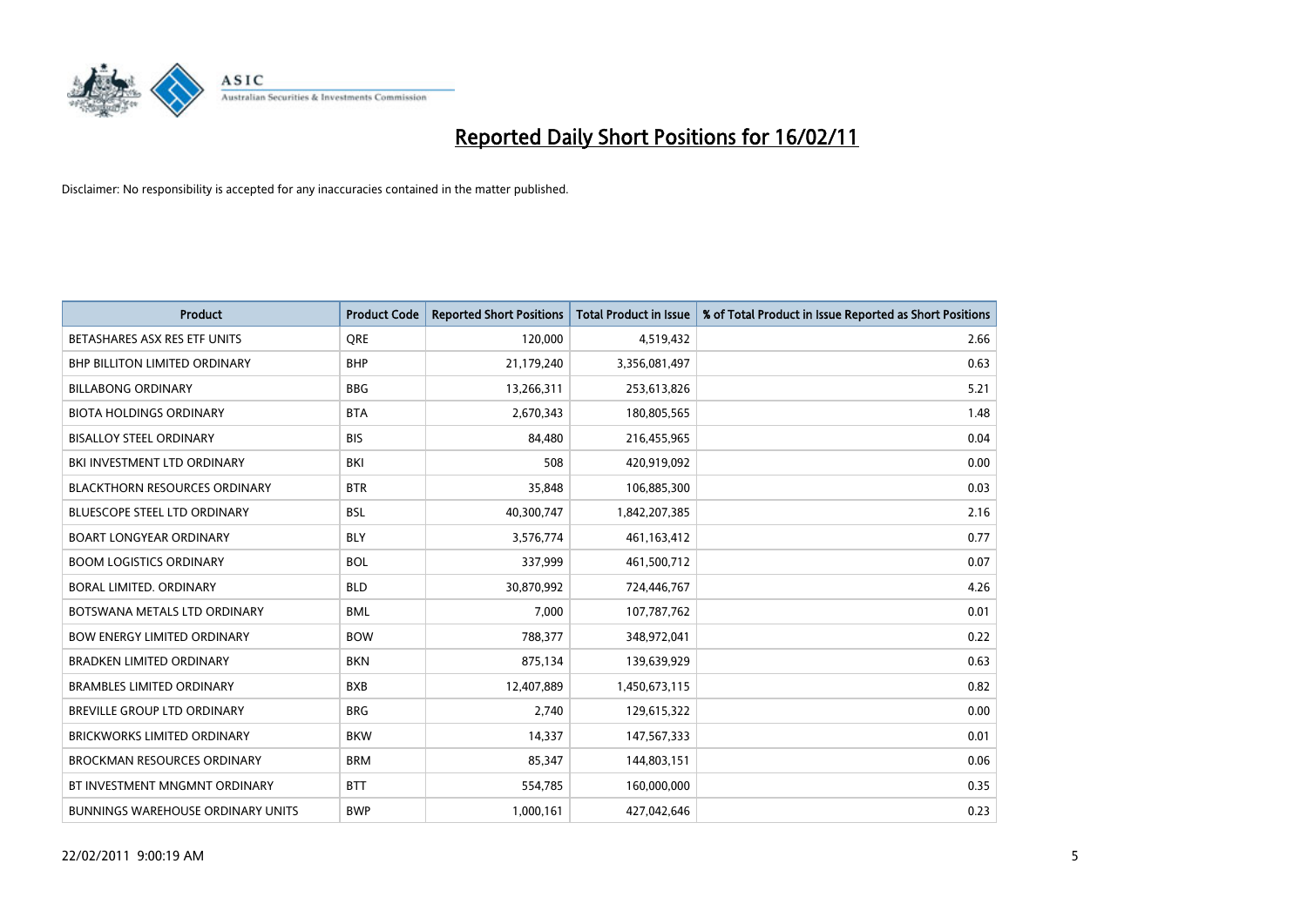

| <b>Product</b>                        | <b>Product Code</b> | <b>Reported Short Positions</b> | <b>Total Product in Issue</b> | % of Total Product in Issue Reported as Short Positions |
|---------------------------------------|---------------------|---------------------------------|-------------------------------|---------------------------------------------------------|
| <b>BUREY GOLD LIMITED ORDINARY</b>    | <b>BYR</b>          | 294,418                         | 247,968,277                   | 0.12                                                    |
| <b>BURU ENERGY ORDINARY</b>           | <b>BRU</b>          | 155,589                         | 182,780,549                   | 0.09                                                    |
| CABCHARGE AUSTRALIA ORDINARY          | CAB                 | 903,952                         | 120,437,014                   | 0.74                                                    |
| CALTEX AUSTRALIA ORDINARY             | <b>CTX</b>          | 5,372,164                       | 270,000,000                   | 1.97                                                    |
| <b>CAMPBELL BROTHERS ORDINARY</b>     | <b>CPB</b>          | 63,602                          | 67,503,411                    | 0.10                                                    |
| CAPE LAMBERT RES LTD ORDINARY         | <b>CFE</b>          | 2,104,690                       | 588,333,880                   | 0.35                                                    |
| CAPRAL LIMITED ORDINARY               | CAA                 | 2,131,161                       | 387,898,255                   | 0.55                                                    |
| <b>CARBON ENERGY ORDINARY</b>         | <b>CNX</b>          | 1,232,301                       | 670,872,650                   | 0.18                                                    |
| CARDNO LIMITED ORDINARY               | CDD                 | 13,841                          | 106,250,491                   | 0.01                                                    |
| <b>CARINDALE PROPERTY UNIT</b>        | <b>CDP</b>          | 9,867                           | 70,000,000                    | 0.01                                                    |
| CARNARVON PETROLEUM ORDINARY          | <b>CVN</b>          | 3,046,194                       | 687,820,634                   | 0.45                                                    |
| <b>CARNEGIE WAVE ENERGY ORDINARY</b>  | <b>CWE</b>          | 83,000                          | 859,087,627                   | 0.01                                                    |
| <b>CARPATHIAN RESOURCES ORDINARY</b>  | <b>CPN</b>          | 75,000                          | 265,533,501                   | 0.03                                                    |
| CARPENTARIA EXP. LTD ORDINARY         | CAP                 | 9,777                           | 94,341,301                    | 0.01                                                    |
| CARRICK GOLD LIMITED ORDINARY         | <b>CRK</b>          | 25,680                          | 139,500,000                   | 0.02                                                    |
| CARSALES.COM LTD ORDINARY             | <b>CRZ</b>          | 4,126,354                       | 234,073,300                   | 1.76                                                    |
| CASH CONVERTERS ORD/DIV ACCESS        | CCV                 | 295,369                         | 379,761,025                   | 0.07                                                    |
| <b>CASPIAN OIL &amp; GAS ORDINARY</b> | <b>CIG</b>          | 50,000                          | 1,331,500,513                 | 0.00                                                    |
| CATALPA RESOURCES ORDINARY            | CAH                 | 532,345                         | 177,954,355                   | 0.30                                                    |
| <b>CAZALY RESOURCES ORDINARY</b>      | CAZ                 | 1,150                           | 110,291,702                   | 0.00                                                    |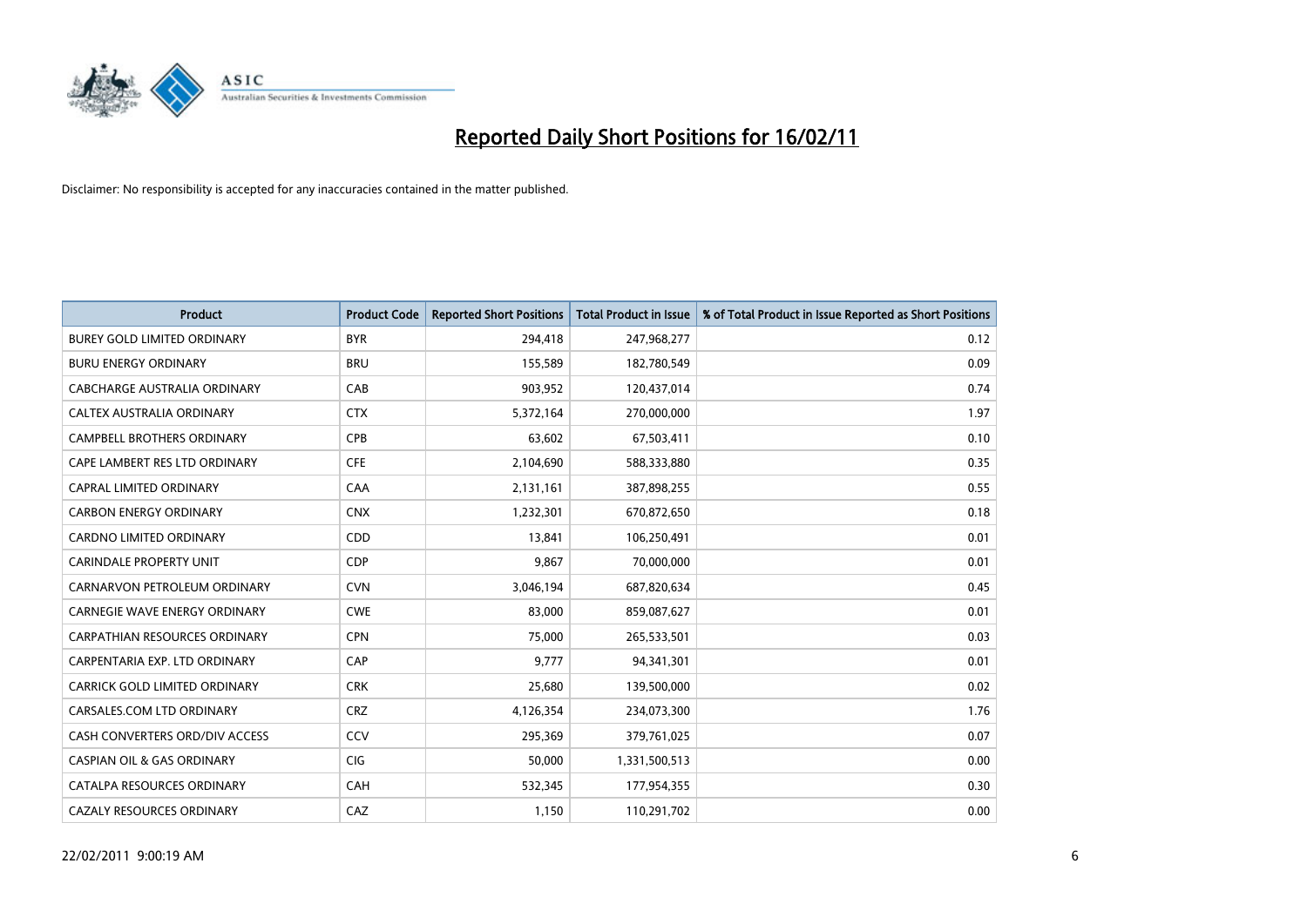

| <b>Product</b>                                | <b>Product Code</b> | <b>Reported Short Positions</b> | Total Product in Issue | % of Total Product in Issue Reported as Short Positions |
|-----------------------------------------------|---------------------|---------------------------------|------------------------|---------------------------------------------------------|
| <b>CEC GROUP LIMITED ORDINARY</b>             | <b>CEG</b>          | 1,750                           | 79,662,662             | 0.00                                                    |
| <b>CELLNET GROUP ORDINARY</b>                 | <b>CLT</b>          | 1,342                           | 69,875,723             | 0.00                                                    |
| CENTRAL PETROLEUM ORDINARY                    | <b>CTP</b>          | 163,513                         | 982,298,842            | 0.02                                                    |
| CENTREBET INTERNAT. ORDINARY                  | <b>CIL</b>          | 11,582                          | 87,764,414             | 0.01                                                    |
| CENTRO PROPERTIES UNITS/ORD STAPLED           | <b>CNP</b>          | 438,348                         | 972,414,514            | 0.04                                                    |
| <b>CENTRO RETAIL GROUP STAPLED SECURITIES</b> | <b>CER</b>          | 991,912                         | 2,286,399,424          | 0.05                                                    |
| <b>CERAMIC FUEL CELLS ORDINARY</b>            | <b>CFU</b>          | 1,675,861                       | 1,201,353,566          | 0.13                                                    |
| <b>CFS RETAIL PROPERTY UNITS</b>              | <b>CFX</b>          | 37,969,765                      | 2,825,628,530          | 1.33                                                    |
| CHALLENGER DIV.PRO. STAPLED UNITS             | <b>CDI</b>          | 43,696                          | 913,426,007            | 0.00                                                    |
| CHALLENGER INFRAST. STAPLED UNITS             | <b>CIF</b>          | 312,099                         | 316,223,785            | 0.10                                                    |
| <b>CHALLENGER LIMITED ORDINARY</b>            | <b>CGF</b>          | 5,316,733                       | 501,959,841            | 1.04                                                    |
| CHANDLER MACLEOD LTD ORDINARY                 | <b>CMG</b>          | 340,915                         | 422,031,685            | 0.08                                                    |
| CHARTER HALL GROUP STAPLED US PROHIBIT.       | <b>CHC</b>          | 546,511                         | 306,341,814            | 0.17                                                    |
| <b>CHARTER HALL OFFICE UNIT</b>               | COO                 | 1,695,903                       | 493,319,730            | 0.33                                                    |
| <b>CHARTER HALL RETAIL UNITS</b>              | <b>CQR</b>          | 324,061                         | 305,810,723            | 0.10                                                    |
| CHEMGENEX PHARMACEUT ORDINARY                 | <b>CXS</b>          | 89,061                          | 283,348,870            | 0.03                                                    |
| CITIGOLD CORP LTD ORDINARY                    | <b>CTO</b>          | 2,119,790                       | 1,040,278,301          | 0.21                                                    |
| CLINUVEL PHARMACEUT. ORDINARY                 | <b>CUV</b>          | 4,127                           | 30,379,956             | 0.01                                                    |
| <b>CLOUGH LIMITED ORDINARY</b>                | <b>CLO</b>          | 834,642                         | 770,916,269            | 0.10                                                    |
| <b>COAL &amp; ALLIED ORDINARY</b>             | <b>CNA</b>          | 1,319                           | 86,584,735             | 0.00                                                    |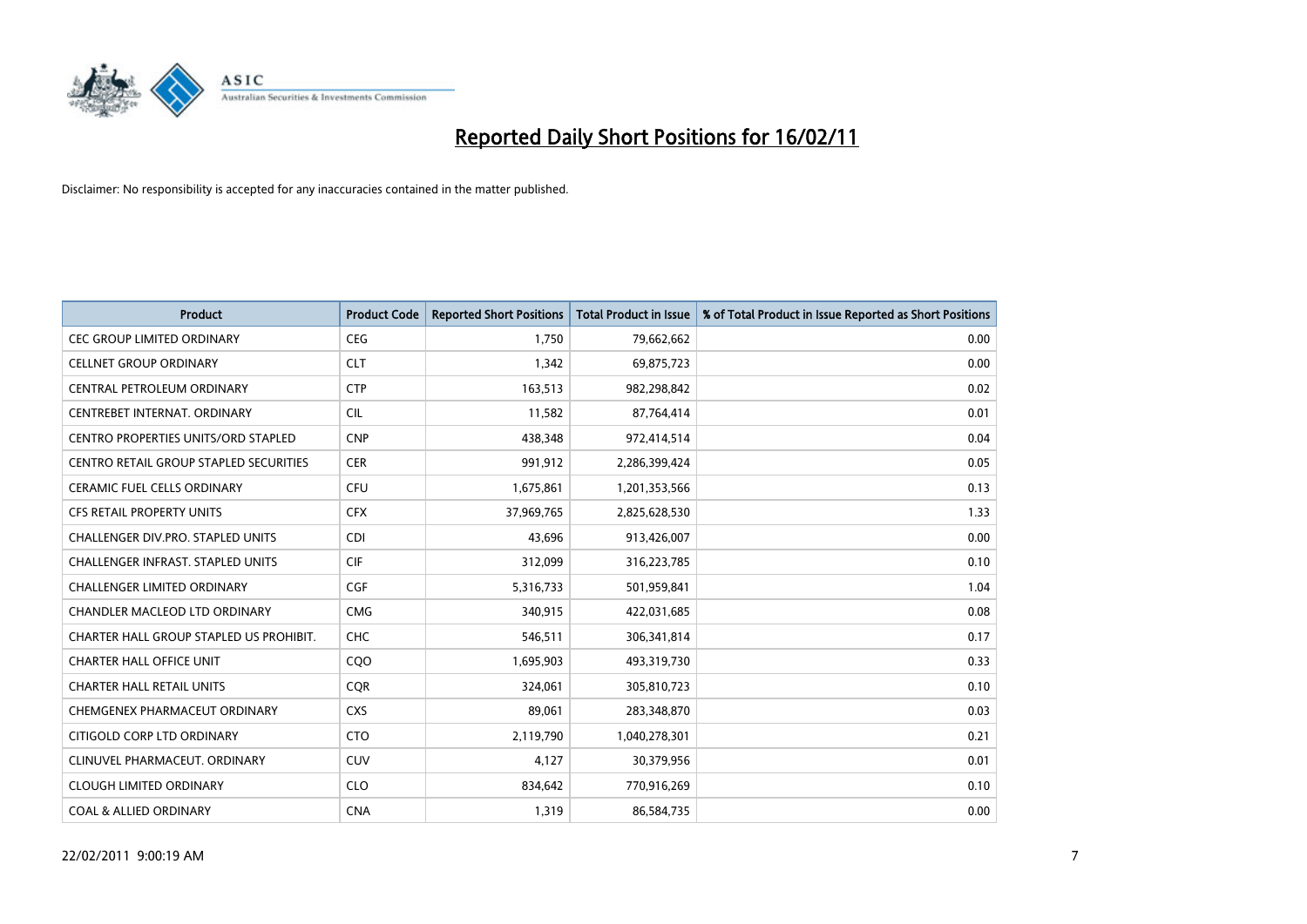

| <b>Product</b>                       | <b>Product Code</b> | <b>Reported Short Positions</b> | <b>Total Product in Issue</b> | % of Total Product in Issue Reported as Short Positions |
|--------------------------------------|---------------------|---------------------------------|-------------------------------|---------------------------------------------------------|
| COAL OF AFRICA LTD ORDINARY          | <b>CZA</b>          | 1,682,526                       | 530,514,663                   | 0.31                                                    |
| COALSPUR MINES LTD ORDINARY          | <b>CPL</b>          | 1,618,622                       | 487,760,453                   | 0.33                                                    |
| COCA-COLA AMATIL ORDINARY            | <b>CCL</b>          | 6,179,319                       | 756,004,067                   | 0.81                                                    |
| COCHLEAR LIMITED ORDINARY            | <b>COH</b>          | 1,225,221                       | 56,682,312                    | 2.17                                                    |
| <b>COCKATOO COAL ORDINARY</b>        | <b>COK</b>          | 731,834                         | 1,016,096,908                 | 0.07                                                    |
| <b>COFFEY INTERNATIONAL ORDINARY</b> | <b>COF</b>          | 225,098                         | 132,577,523                   | 0.17                                                    |
| COMMONWEALTH BANK, ORDINARY          | <b>CBA</b>          | 14,024,763                      | 1,548,932,074                 | 0.86                                                    |
| COMMONWEALTH PROP ORDINARY UNITS     | <b>CPA</b>          | 21,744,157                      | 2,449,599,711                 | 0.90                                                    |
| <b>COMPASS RESOURCES ORDINARY</b>    | <b>CMR</b>          | 160,952                         | 147,402,920                   | 0.11                                                    |
| COMPUTERSHARE LTD ORDINARY           | <b>CPU</b>          | 2,388,631                       | 555,664,059                   | 0.41                                                    |
| <b>CONDOR METALS LTD ORDINARY</b>    | <b>CNK</b>          | 4,238                           | 65,000,000                    | 0.01                                                    |
| CONNECTEAST GROUP STAPLED            | <b>CEU</b>          | 44,932,501                      | 3,940,145,951                 | 1.14                                                    |
| CONSOLIDATED MEDIA, ORDINARY         | <b>CMI</b>          | 742,873                         | 561,834,996                   | 0.13                                                    |
| CONTANGO MICROCAP ORDINARY           | <b>CTN</b>          | 7,500                           | 145,708,783                   | 0.01                                                    |
| CONTINENTAL COAL LTD ORDINARY        | <b>CCC</b>          | 1,481,119                       | 1,980,616,757                 | 0.07                                                    |
| <b>COOPER ENERGY LTD ORDINARY</b>    | <b>COE</b>          | 1,284,814                       | 292,576,001                   | 0.44                                                    |
| <b>COPPER STRIKE LTD ORDINARY</b>    | <b>CSE</b>          | 714                             | 129,455,571                   | 0.00                                                    |
| <b>CORDLIFE LIMITED ORDINARY</b>     | CBB                 |                                 | 145,360,920                   | 0.00                                                    |
| <b>COUNT FINANCIAL ORDINARY</b>      | COU                 | 691,875                         | 262,212,976                   | 0.27                                                    |
| CRANE GROUP LIMITED ORDINARY         | <b>CRG</b>          | 1,496,596                       | 79,110,667                    | 1.88                                                    |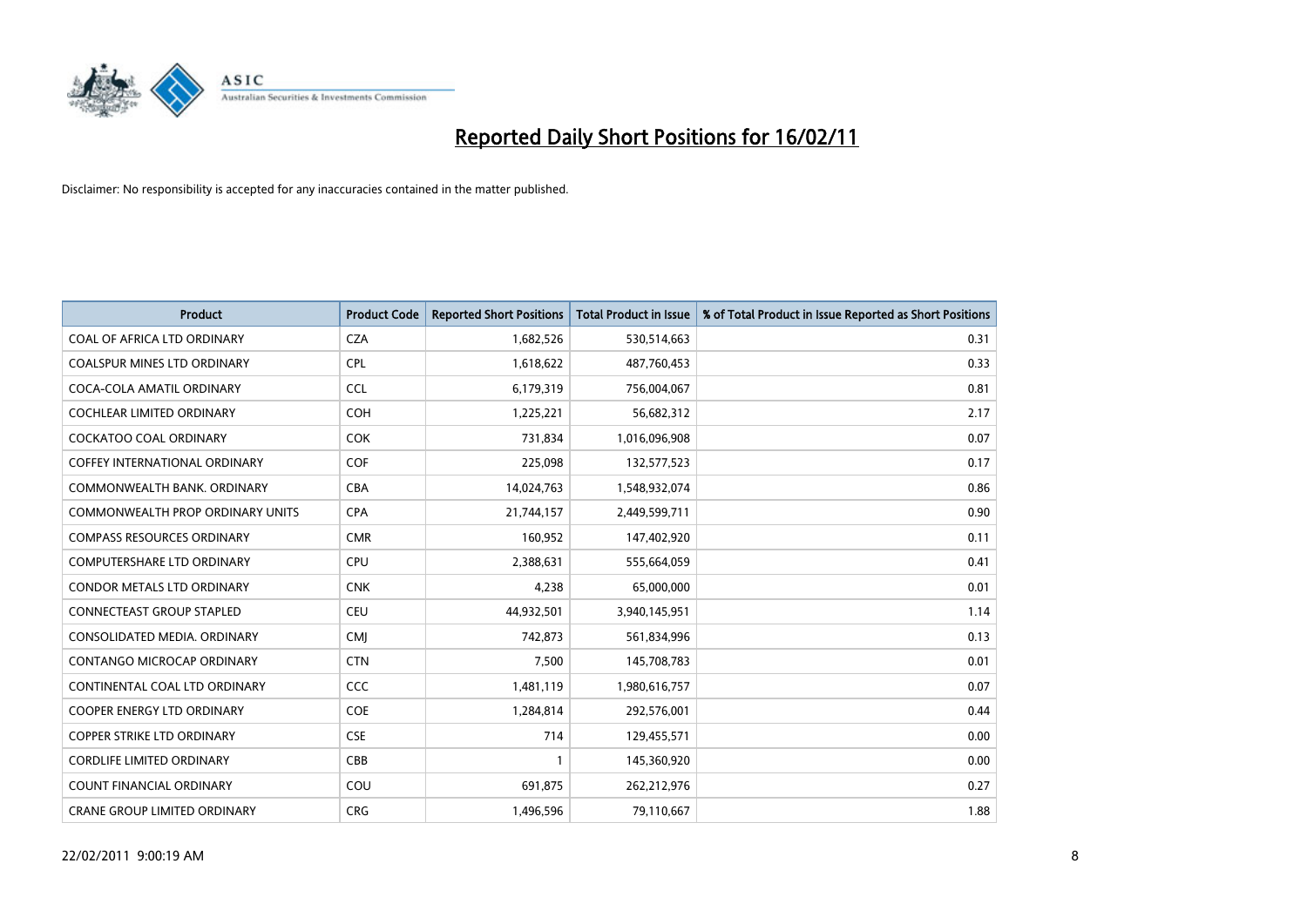

| Product                                 | <b>Product Code</b> | <b>Reported Short Positions</b> | <b>Total Product in Issue</b> | % of Total Product in Issue Reported as Short Positions |
|-----------------------------------------|---------------------|---------------------------------|-------------------------------|---------------------------------------------------------|
| <b>CRESCENT GOLD ORDINARY</b>           | <b>CRE</b>          | 299,112                         | 1,063,487,177                 | 0.03                                                    |
| <b>CROMWELL PROP STAPLED SECURITIES</b> | <b>CMW</b>          | 80,255                          | 910,985,951                   | 0.01                                                    |
| <b>CROWN LIMITED ORDINARY</b>           | <b>CWN</b>          | 2,988,226                       | 754,131,800                   | 0.38                                                    |
| <b>CSG LIMITED ORDINARY</b>             | CSV                 | 744,251                         | 244,933,695                   | 0.30                                                    |
| <b>CSL LIMITED ORDINARY</b>             | <b>CSL</b>          | 10,081,617                      | 544,690,565                   | 1.83                                                    |
| <b>CSR LIMITED ORDINARY</b>             | <b>CSR</b>          | 13,827,554                      | 1,517,909,514                 | 0.92                                                    |
| <b>CUDECO LIMITED ORDINARY</b>          | CDU                 | 755,107                         | 145,512,643                   | 0.52                                                    |
| <b>CUSTOMERS LIMITED ORDINARY</b>       | <b>CUS</b>          | 143,620                         | 134,869,357                   | 0.11                                                    |
| DART ENERGY LTD ORDINARY                | <b>DTE</b>          | 324,927                         | 548,938,184                   | 0.06                                                    |
| DAVID JONES LIMITED ORDINARY            | <b>DJS</b>          | 21,334,557                      | 514,034,694                   | 4.15                                                    |
| <b>DECMIL GROUP LIMITED ORDINARY</b>    | <b>DCG</b>          | 17,397                          | 124,204,568                   | 0.01                                                    |
| DEEP YELLOW LIMITED ORDINARY            | <b>DYL</b>          | 15,876                          | 1,127,084,458                 | 0.00                                                    |
| DEVINE LIMITED ORDINARY                 | <b>DVN</b>          | 1,000                           | 634,918,223                   | 0.00                                                    |
| DEXUS PROPERTY GROUP STAPLED UNITS      | <b>DXS</b>          | 14,539,216                      | 4,839,024,176                 | 0.29                                                    |
| DISCOVERY METALS LTD ORDINARY           | <b>DML</b>          | 234,944                         | 436,628,231                   | 0.06                                                    |
| DOMINION MINING ORDINARY                | <b>DOM</b>          | 1,652                           | 103,520,259                   | 0.00                                                    |
| DOMINO PIZZA ENTERPR ORDINARY           | <b>DMP</b>          | 3                               | 68,407,674                    | 0.00                                                    |
| DOWNER EDI LIMITED ORDINARY             | <b>DOW</b>          | 8,603,870                       | 343,178,483                   | 2.54                                                    |
| DRILLSEARCH ENERGY ORDINARY             | <b>DLS</b>          | 17,591                          | 206,808,417                   | 0.01                                                    |
| DUET GROUP STAPLED US PROHIBIT.         | <b>DUE</b>          | 1,668,881                       | 887,304,690                   | 0.19                                                    |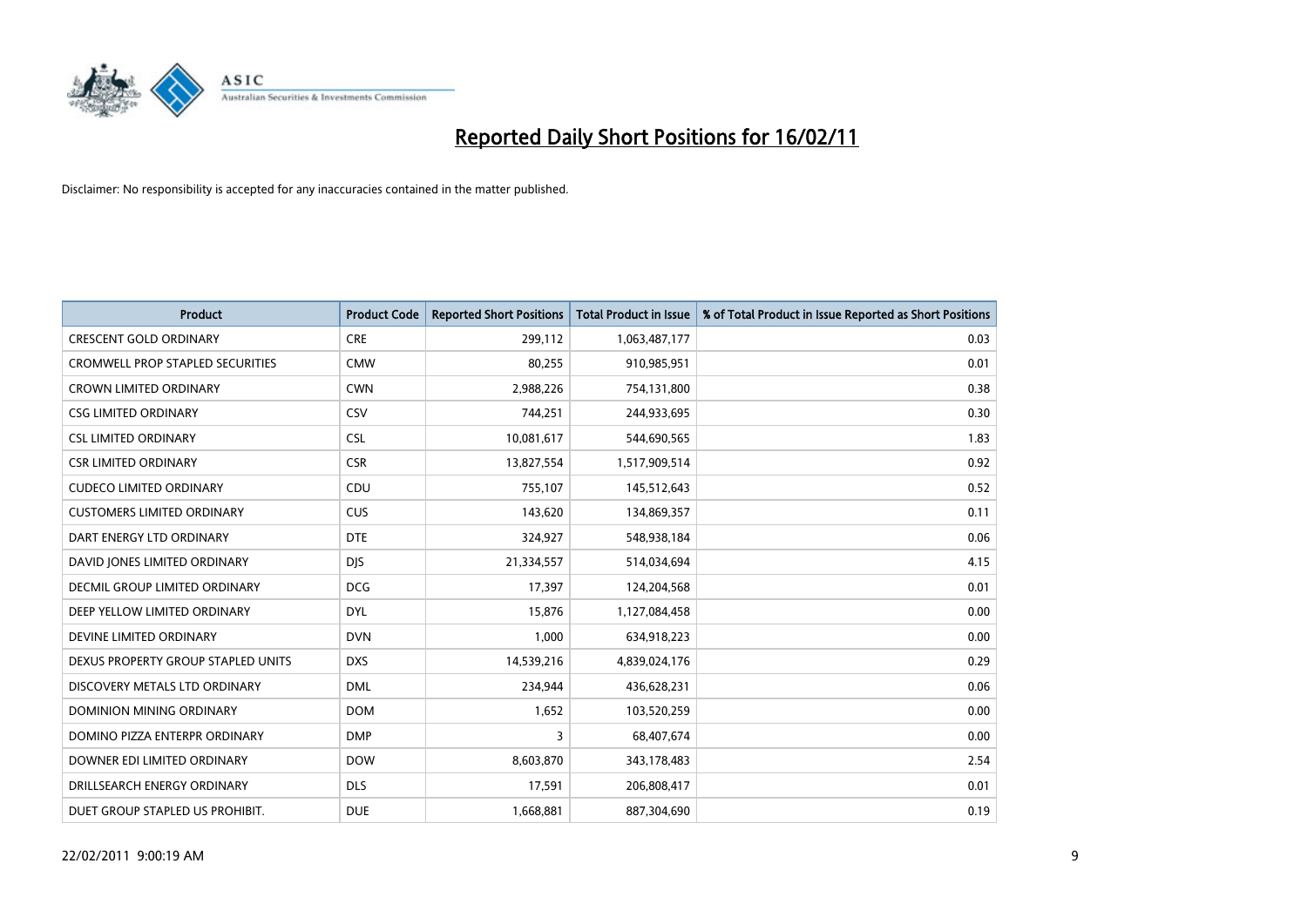

| <b>Product</b>                            | <b>Product Code</b> | <b>Reported Short Positions</b> | Total Product in Issue | % of Total Product in Issue Reported as Short Positions |
|-------------------------------------------|---------------------|---------------------------------|------------------------|---------------------------------------------------------|
| DULUXGROUP LIMITED ORDINARY               | <b>DLX</b>          | 2,476,155                       | 367,456,259            | 0.67                                                    |
| DYESOL LIMITED ORDINARY                   | <b>DYE</b>          | 25,279                          | 143,442,197            | 0.02                                                    |
| EASTERN STAR GAS ORDINARY                 | ESG                 | 4,943,059                       | 991,567,041            | 0.50                                                    |
| EDT RETAIL TRUST UNITS                    | <b>EDT</b>          | 99,457                          | 4,700,290,868          | 0.00                                                    |
| <b>ELDERS LIMITED HYBRIDS</b>             | <b>ELDPA</b>        | 57,303                          | 1,500,000              | 3.82                                                    |
| <b>ELDERS LIMITED ORDINARY</b>            | <b>ELD</b>          | 19,180,768                      | 448,598,480            | 4.26                                                    |
| ELDORADO GOLD CORP CDI 1:1                | EAU                 | 140,661                         | 19,905,333             | 0.72                                                    |
| ELEMENTOS LIMITED ORDINARY                | <b>ELT</b>          | 8                               | 56,885,454             | 0.00                                                    |
| ELIXIR PETROLEUM LTD ORDINARY             | <b>EXR</b>          | 324,400                         | 188,988,472            | 0.17                                                    |
| <b>EMECO HOLDINGS ORDINARY</b>            | <b>EHL</b>          | 662,665                         | 631,237,586            | 0.11                                                    |
| <b>ENERGY RESOURCES ORDINARY 'A'</b>      | ERA                 | 2,648,529                       | 190,737,934            | 1.38                                                    |
| <b>ENERGY WORLD CORPOR, ORDINARY</b>      | <b>EWC</b>          | 16,845,336                      | 1,561,166,672          | 1.09                                                    |
| <b>ENGENCO LIMITED ORDINARY</b>           | EGN                 | 263,476                         | 532,877,576            | 0.05                                                    |
| <b>ENTEK ENERGY LTD ORDINARY</b>          | ETE                 | 489.903                         | 287,692,535            | 0.17                                                    |
| <b>ENTELLECT SOLUTIONS ORDINARY</b>       | <b>ESN</b>          | 464,050                         | 1,740,334,200          | 0.03                                                    |
| <b>ENVESTRA LIMITED ORDINARY</b>          | <b>ENV</b>          | 1,758,536                       | 1,430,398,609          | 0.12                                                    |
| EQUINOX MINERALS LTD CHESS DEPOSITARY INT | EQN                 | 2,001,867                       | 877,042,919            | 0.24                                                    |
| EUROGOLD LIMITED ORDINARY                 | <b>EUG</b>          | 39,213                          | 86,805,402             | 0.05                                                    |
| <b>EVEREST FINANCIAL ORDINARY</b>         | EFG                 | 4,300                           | 251,442,316            | 0.00                                                    |
| EXCO RESOURCES LTD ORDINARY               | EXS                 | 31,826                          | 346,494,187            | 0.01                                                    |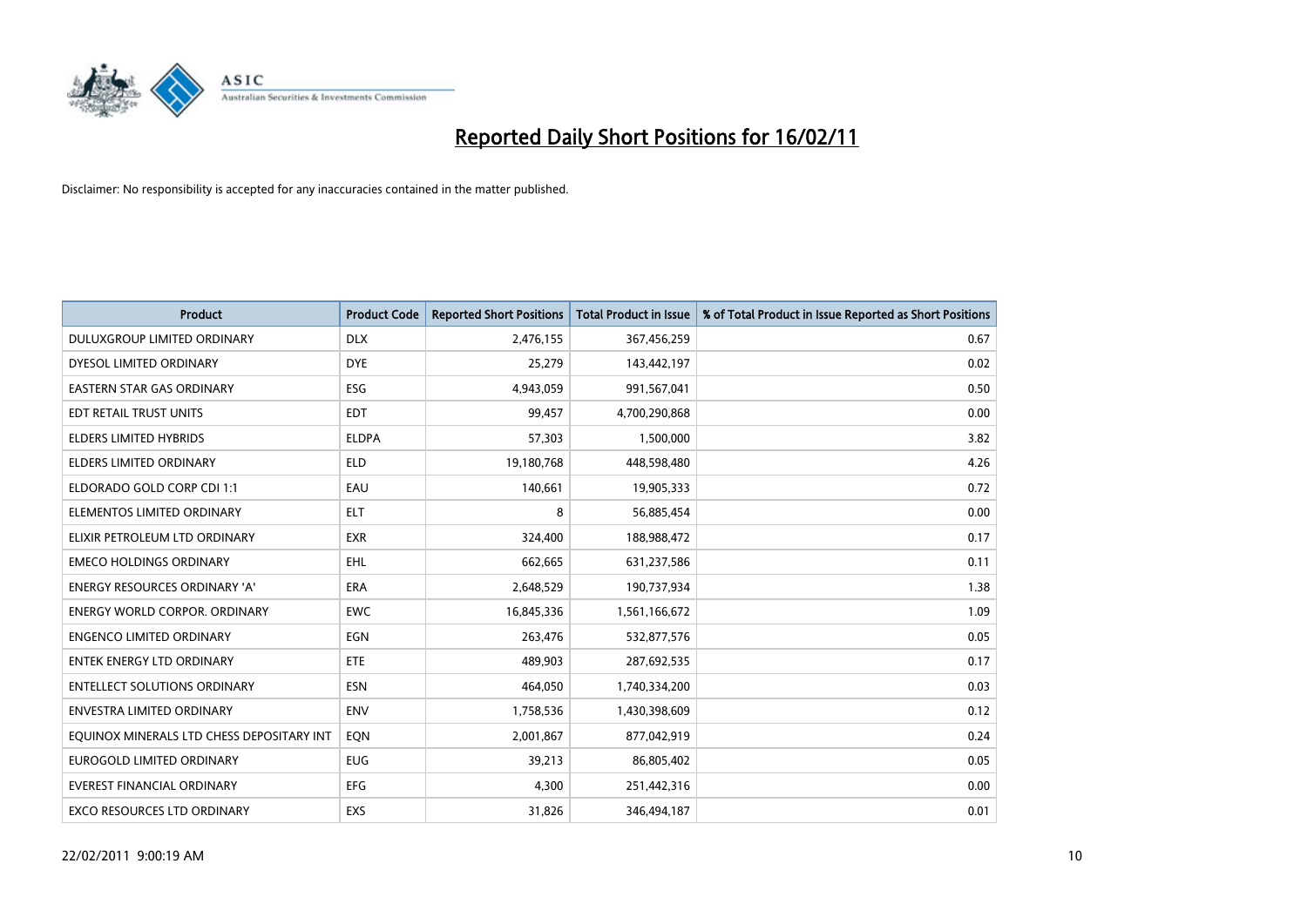

| Product                               | <b>Product Code</b> | <b>Reported Short Positions</b> | Total Product in Issue | % of Total Product in Issue Reported as Short Positions |
|---------------------------------------|---------------------|---------------------------------|------------------------|---------------------------------------------------------|
| <b>EXTRACT RESOURCES ORDINARY</b>     | <b>EXT</b>          | 351,424                         | 243,552,298            | 0.14                                                    |
| FAIRFAX MEDIA LTD ORDINARY            | <b>FXI</b>          | 315,847,905                     | 2,351,955,725          | 13.42                                                   |
| <b>FANTASTIC HOLDINGS ORDINARY</b>    | FAN                 | 8,500                           | 102,739,538            | 0.01                                                    |
| FAR LTD ORDINARY                      | <b>FAR</b>          | 664,906                         | 1,244,439,464          | 0.05                                                    |
| FERRAUS LIMITED ORDINARY              | <b>FRS</b>          | 534,015                         | 205,700,890            | 0.26                                                    |
| FISHER & PAYKEL APP. ORDINARY         | <b>FPA</b>          | 8,773,970                       | 724,235,162            | 1.21                                                    |
| FISHER & PAYKEL H. ORDINARY           | <b>FPH</b>          | 2,701,574                       | 520,409,135            | 0.52                                                    |
| FKP PROPERTY GROUP STAPLED SECURITIES | <b>FKP</b>          | 21,047,196                      | 1,174,033,185          | 1.82                                                    |
| FLEETWOOD CORP ORDINARY               | <b>FWD</b>          | 58,163                          | 57,281,484             | 0.10                                                    |
| FLETCHER BUILDING ORDINARY            | <b>FBU</b>          | 5,665,558                       | 611,250,393            | 0.93                                                    |
| FLEXIGROUP LIMITED ORDINARY           | <b>FXL</b>          | 84,555                          | 275,472,492            | 0.03                                                    |
| <b>FLIGHT CENTRE ORDINARY</b>         | <b>FLT</b>          | 2,754,761                       | 99,798,029             | 2.77                                                    |
| FLINDERS MINES LTD ORDINARY           | <b>FMS</b>          | 21,660,818                      | 1,820,384,571          | 1.18                                                    |
| <b>FOCUS MINERALS LTD ORDINARY</b>    | <b>FML</b>          | 1,205,861                       | 2,865,543,210          | 0.04                                                    |
| <b>FORGE GROUP LIMITED ORDINARY</b>   | FGE                 | 58,318                          | 82,864,014             | 0.07                                                    |
| FORTE ENERGY NL ORDINARY              | <b>FTE</b>          | 2,958,986                       | 669,756,735            | 0.44                                                    |
| FORTESCUE METALS GRP ORDINARY         | <b>FMG</b>          | 11,941,081                      | 3,112,711,159          | 0.37                                                    |
| <b>FOSTER'S GROUP ORDINARY</b>        | FGL                 | 7,803,127                       | 1,935,386,127          | 0.40                                                    |
| FTD CORPORATION ORDINARY              | <b>FTD</b>          | 8,088                           | 33,474,593             | 0.02                                                    |
| <b>FUNTASTIC LIMITED ORDINARY</b>     | <b>FUN</b>          | 322,528                         | 340,997,682            | 0.09                                                    |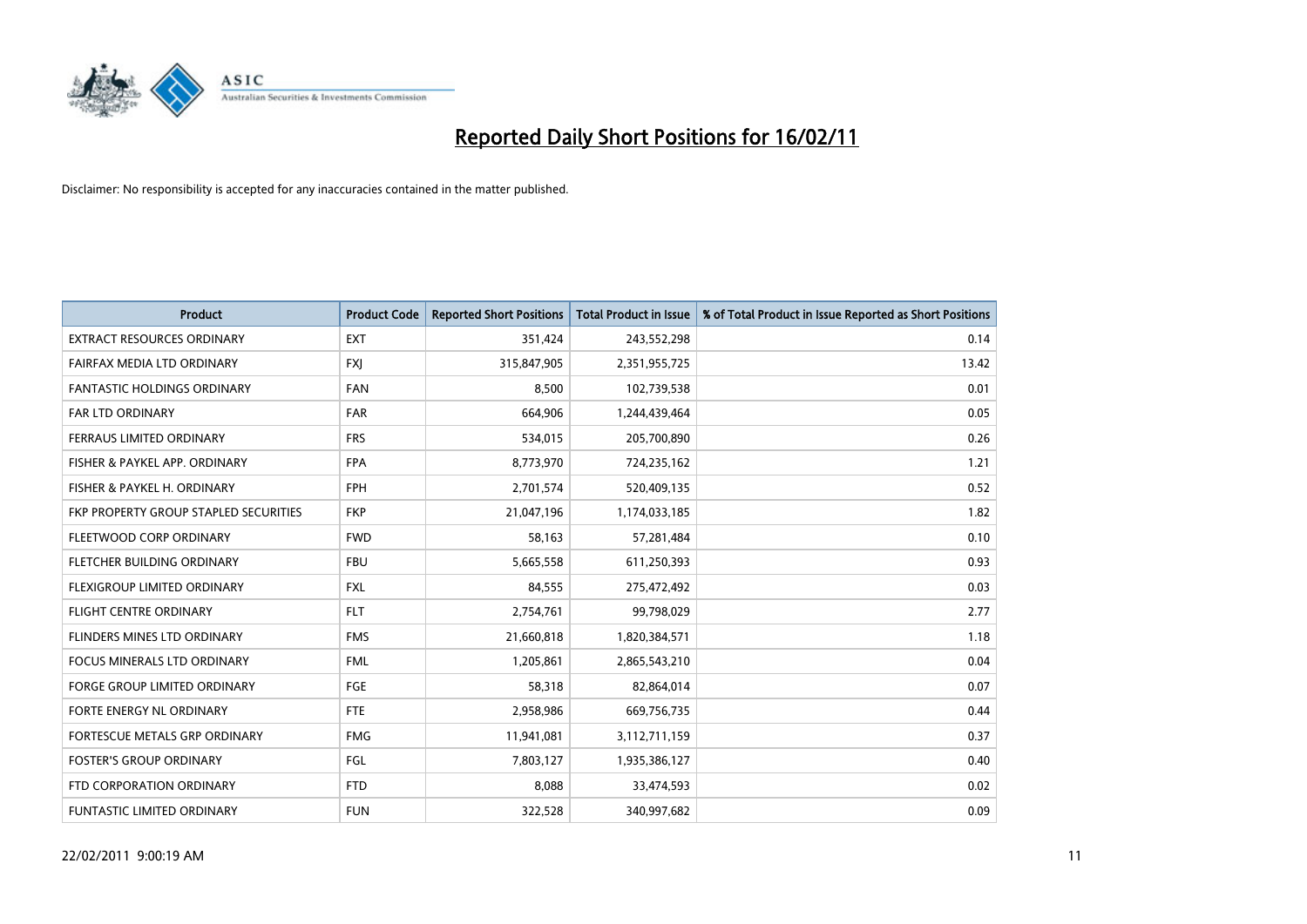

| <b>Product</b>                                   | <b>Product Code</b> | <b>Reported Short Positions</b> | <b>Total Product in Issue</b> | % of Total Product in Issue Reported as Short Positions |
|--------------------------------------------------|---------------------|---------------------------------|-------------------------------|---------------------------------------------------------|
| <b>G.U.D. HOLDINGS ORDINARY</b>                  | GUD                 | 474,397                         | 68,426,721                    | 0.71                                                    |
| <b>G8 EDUCATION LIMITED ORDINARY</b>             | <b>GEM</b>          | 811,042                         | 162,304,537                   | 0.50                                                    |
| <b>GALAXY RESOURCES ORDINARY</b>                 | GXY                 | 730,747                         | 192,653,358                   | 0.36                                                    |
| <b>GEODYNAMICS LIMITED ORDINARY</b>              | GDY                 | 633,802                         | 333,643,956                   | 0.19                                                    |
| <b>GINDALBIE METALS LTD ORDINARY</b>             | <b>GBG</b>          | 10,059,756                      | 935,215,590                   | 1.07                                                    |
| <b>GIRALIA RESOURCES NL ORDINARY</b>             | GIR                 | 88.899                          | 183,085,170                   | 0.04                                                    |
| <b>GLOBAL MINING ORDINARY</b>                    | <b>GMI</b>          | 8,951                           | 191,820,968                   | 0.00                                                    |
| <b>GLOUCESTER COAL ORDINARY</b>                  | GCL                 | 253,057                         | 140,447,062                   | 0.18                                                    |
| <b>GME RESOURCES LTD ORDINARY</b>                | <b>GME</b>          | 800                             | 302,352,750                   | 0.00                                                    |
| <b>GOLDEN WEST RESOURCE ORDINARY</b>             | GWR                 | 1,617                           | 189,606,127                   | 0.00                                                    |
| <b>GOODMAN FIELDER, ORDINARY</b>                 | GFF                 | 26,261,503                      | 1,380,386,438                 | 1.92                                                    |
| <b>GOODMAN GROUP STAPLED US PROHIBIT.</b>        | GMG                 | 6,989,899                       | 6,893,222,796                 | 0.09                                                    |
| <b>GPT GROUP STAPLED SEC.</b>                    | <b>GPT</b>          | 8,967,168                       | 1,855,529,431                 | 0.48                                                    |
| <b>GRAINCORP LIMITED A CLASS ORDINARY</b>        | <b>GNC</b>          | 725,262                         | 198,318,900                   | 0.36                                                    |
| <b>GRANGE RESOURCES, ORDINARY</b>                | <b>GRR</b>          | 1,119,754                       | 1,152,077,403                 | 0.10                                                    |
| <b>GREENCAP LIMITED ORDINARY</b>                 | GCG                 |                                 | 262,515,385                   | 0.00                                                    |
| <b>GREENLAND MIN EN LTD ORDINARY</b>             | GGG                 | 909,264                         | 310,212,808                   | 0.29                                                    |
| <b>GRYPHON MINERALS LTD ORDINARY</b>             | GRY                 | 243,334                         | 292,822,058                   | 0.10                                                    |
| <b>GUINNESS PEAT GROUP. CHESS DEPOSITARY INT</b> | <b>GPG</b>          | 56                              | 292,813,582                   | 0.00                                                    |
| <b>GUNNS LIMITED ORDINARY</b>                    | <b>GNS</b>          | 29,611,671                      | 848,401,559                   | 3.48                                                    |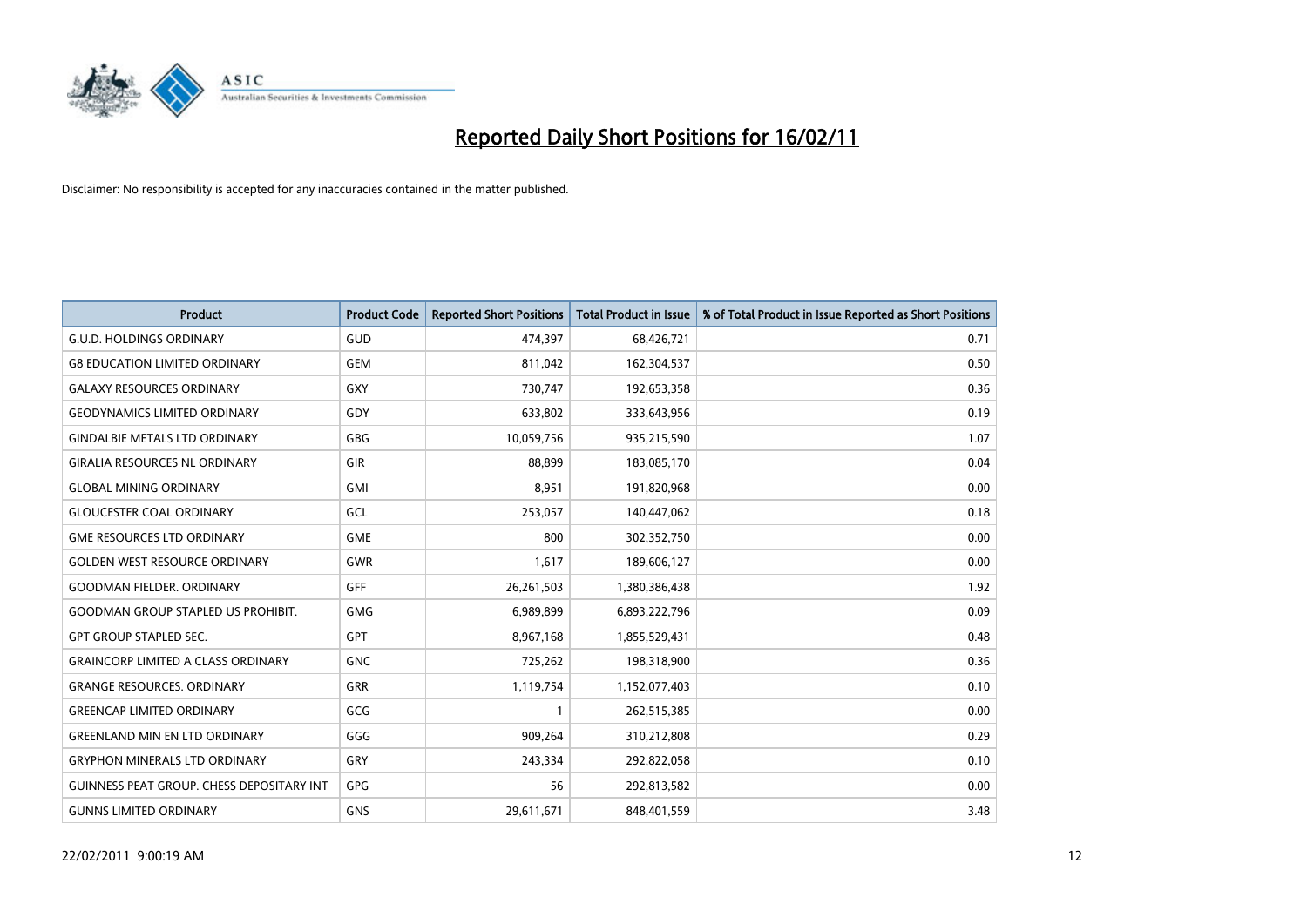

| Product                               | <b>Product Code</b> | <b>Reported Short Positions</b> | <b>Total Product in Issue</b> | % of Total Product in Issue Reported as Short Positions |
|---------------------------------------|---------------------|---------------------------------|-------------------------------|---------------------------------------------------------|
| <b>GWA GROUP LTD ORDINARY</b>         | <b>GWA</b>          | 5,507,772                       | 301,102,514                   | 1.84                                                    |
| HARVEY NORMAN ORDINARY                | <b>HVN</b>          | 39,056,855                      | 1,062,316,784                 | 3.67                                                    |
| HASTIE GROUP LIMITED ORDINARY         | <b>HST</b>          | 2,690,376                       | 239,781,419                   | 1.11                                                    |
| HASTINGS DIVERSIFIED STAPLED SECURITY | <b>HDF</b>          | 542,288                         | 520,447,040                   | 0.10                                                    |
| <b>HEARTWARE INT INC CDI 35:1</b>     | <b>HIN</b>          | 272,008                         | 66,059,280                    | 0.41                                                    |
| <b>HENDERSON GROUP CDI 1:1</b>        | <b>HGG</b>          | 5,776,238                       | 554,072,125                   | 1.05                                                    |
| HEA HOLDINGS LIMITED ORDINARY         | <b>HFA</b>          | 2,183,439                       | 469,330,170                   | 0.46                                                    |
| HIGHLANDS PACIFIC ORDINARY            | <b>HIG</b>          | 2,382,804                       | 686,082,148                   | 0.35                                                    |
| HILLCREST LITIGAT. ORDINARY           | <b>HLS</b>          | 1,600,000                       | 76,488,557                    | 2.09                                                    |
| HILLGROVE RES LTD ORDINARY            | <b>HGO</b>          | 361,430                         | 793,698,575                   | 0.05                                                    |
| HILLS HOLDINGS LTD ORDINARY           | <b>HIL</b>          | 1,977,770                       | 248,676,841                   | 0.79                                                    |
| HORIZON OIL LIMITED ORDINARY          | <b>HZN</b>          | 2,516,578                       | 1,130,311,515                 | 0.22                                                    |
| HUNNU COAL LIMITED ORDINARY           | <b>HUN</b>          | 1,000,000                       | 182,565,002                   | 0.55                                                    |
| <b>ICON ENERGY LIMITED ORDINARY</b>   | <b>ICN</b>          | 303,636                         | 469,301,394                   | 0.06                                                    |
| <b>IINET LIMITED ORDINARY</b>         | <b>IIN</b>          | 1,043,355                       | 152,160,119                   | 0.68                                                    |
| <b>ILUKA RESOURCES ORDINARY</b>       | ILU                 | 4,660,349                       | 418,700,517                   | 1.11                                                    |
| IMF (AUSTRALIA) LTD ORDINARY          | <b>IMF</b>          | 384,432                         | 122,496,819                   | 0.31                                                    |
| IMX RESOURCES LTD ORDINARY            | <b>IXR</b>          | 20,000                          | 262,612,803                   | 0.01                                                    |
| <b>INCITEC PIVOT ORDINARY</b>         | IPL                 | 6,517,690                       | 1,628,730,107                 | 0.39                                                    |
| INDEPENDENCE GROUP ORDINARY           | <b>IGO</b>          | 1,202,671                       | 138,777,305                   | 0.87                                                    |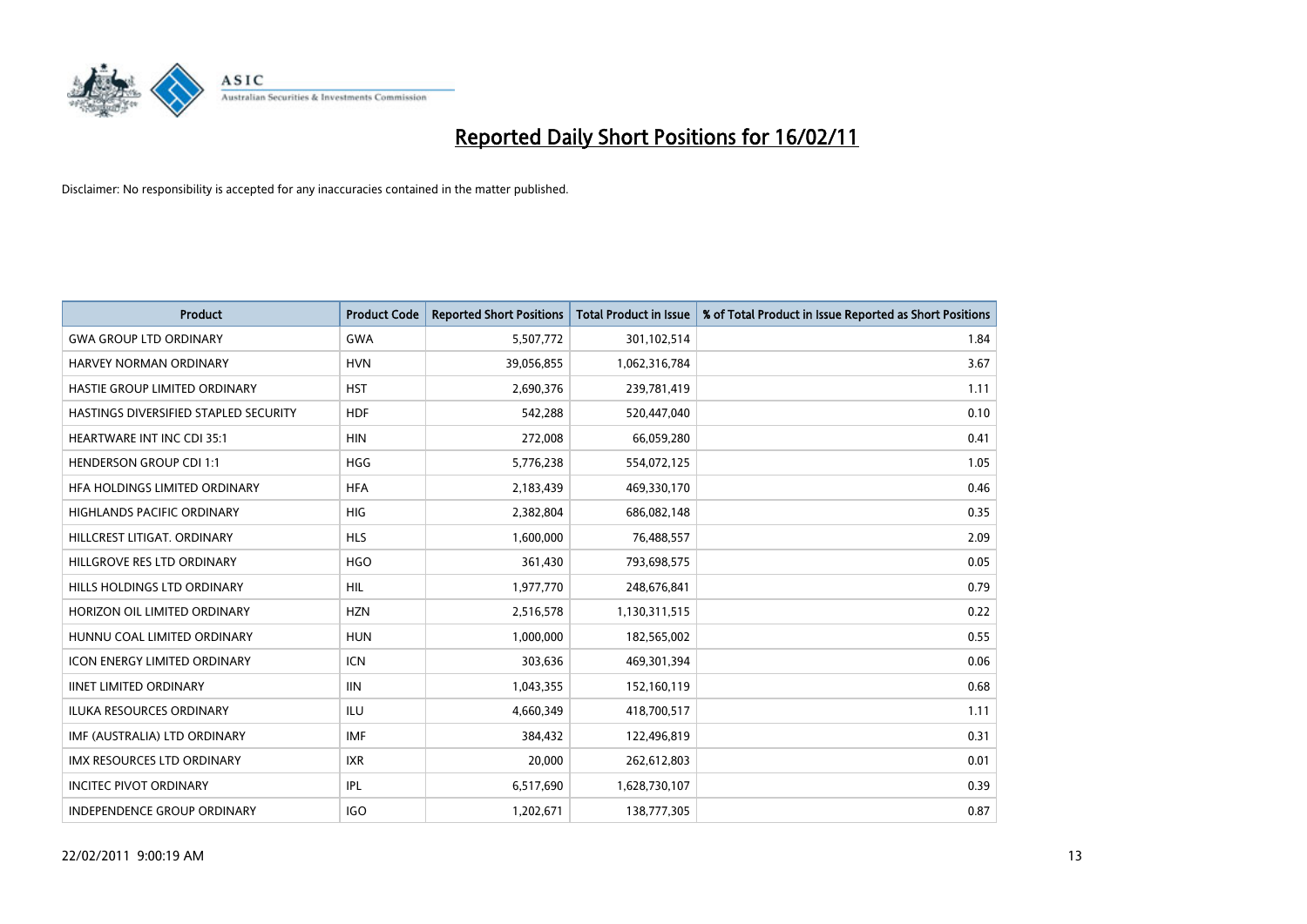

| <b>Product</b>                            | <b>Product Code</b> | <b>Reported Short Positions</b> | <b>Total Product in Issue</b> | % of Total Product in Issue Reported as Short Positions |
|-------------------------------------------|---------------------|---------------------------------|-------------------------------|---------------------------------------------------------|
| <b>INDOPHIL RESOURCES ORDINARY</b>        | <b>IRN</b>          | 340,040                         | 471,445,763                   | 0.07                                                    |
| <b>INDUSTREA LIMITED ORDINARY</b>         | IDL                 | 1,063,135                       | 363,878,295                   | 0.29                                                    |
| <b>INFIGEN ENERGY STAPLED SECURITIES</b>  | <b>IFN</b>          | 6,847,535                       | 761,222,569                   | 0.90                                                    |
| ING INDUSTRIAL FUND UNITS                 | <b>IIF</b>          | 9,333,161                       | 2,592,249,647                 | 0.36                                                    |
| ING OFFICE FUND STAPLED SECURITIES        | <b>IOF</b>          | 15,158,692                      | 2,729,071,212                 | 0.55                                                    |
| ING RE COM GROUP STAPLED SECURITIES       | ILF.                | 9,075                           | 441,029,194                   | 0.00                                                    |
| <b>INSURANCE AUSTRALIA ORDINARY</b>       | IAG                 | 8,117,771                       | 2,079,034,021                 | 0.39                                                    |
| <b>INTEGRA MINING LTD, ORDINARY</b>       | <b>IGR</b>          | 5,981,867                       | 757,942,394                   | 0.80                                                    |
| INTER COAL HOLD LTD ORDINARY              | ICL                 | 525,377                         | 316,342,835                   | 0.17                                                    |
| <b>INTREPID MINES ORDINARY</b>            | <b>IAU</b>          | 2,054,809                       | 517,525,349                   | 0.40                                                    |
| <b>INVOCARE LIMITED ORDINARY</b>          | <b>IVC</b>          | 1,101,913                       | 102,421,288                   | 1.08                                                    |
| <b>ION LIMITED ORDINARY</b>               | <b>ION</b>          | 164,453                         | 256,365,105                   | 0.06                                                    |
| <b>IOOF HOLDINGS LTD ORDINARY</b>         | IFL                 | 1,746,228                       | 229,794,395                   | 0.76                                                    |
| <b>IRESS MARKET TECH. ORDINARY</b>        | <b>IRE</b>          | 2,174,681                       | 126,018,142                   | 1.73                                                    |
| <b>IRON ORE HOLDINGS ORDINARY</b>         | <b>IOH</b>          | 186,486                         | 137,591,624                   | 0.13                                                    |
| <b>ISHARES MSCI TAIWAN CDI 1:1</b>        | <b>ITW</b>          | 21,274                          | 184,400,000                   | 0.01                                                    |
| ISHARES S&P 500 CDI 1:1                   | <b>IVV</b>          | 26,119                          | 116,350,000                   | 0.02                                                    |
| ISHARES S&P HIGH DIV ISHARES S&P HIGH DIV | <b>IHD</b>          | 4,940                           | 1,700,000                     | 0.29                                                    |
| ISHARES SMALL ORDS ISHARES SMALL ORDS     | <b>ISO</b>          | 33,000                          | 5,400,000                     | 0.61                                                    |
| <b>ISOFT GROUP LIMITED ORDINARY</b>       | <b>ISF</b>          | 6,743,309                       | 1,070,595,874                 | 0.62                                                    |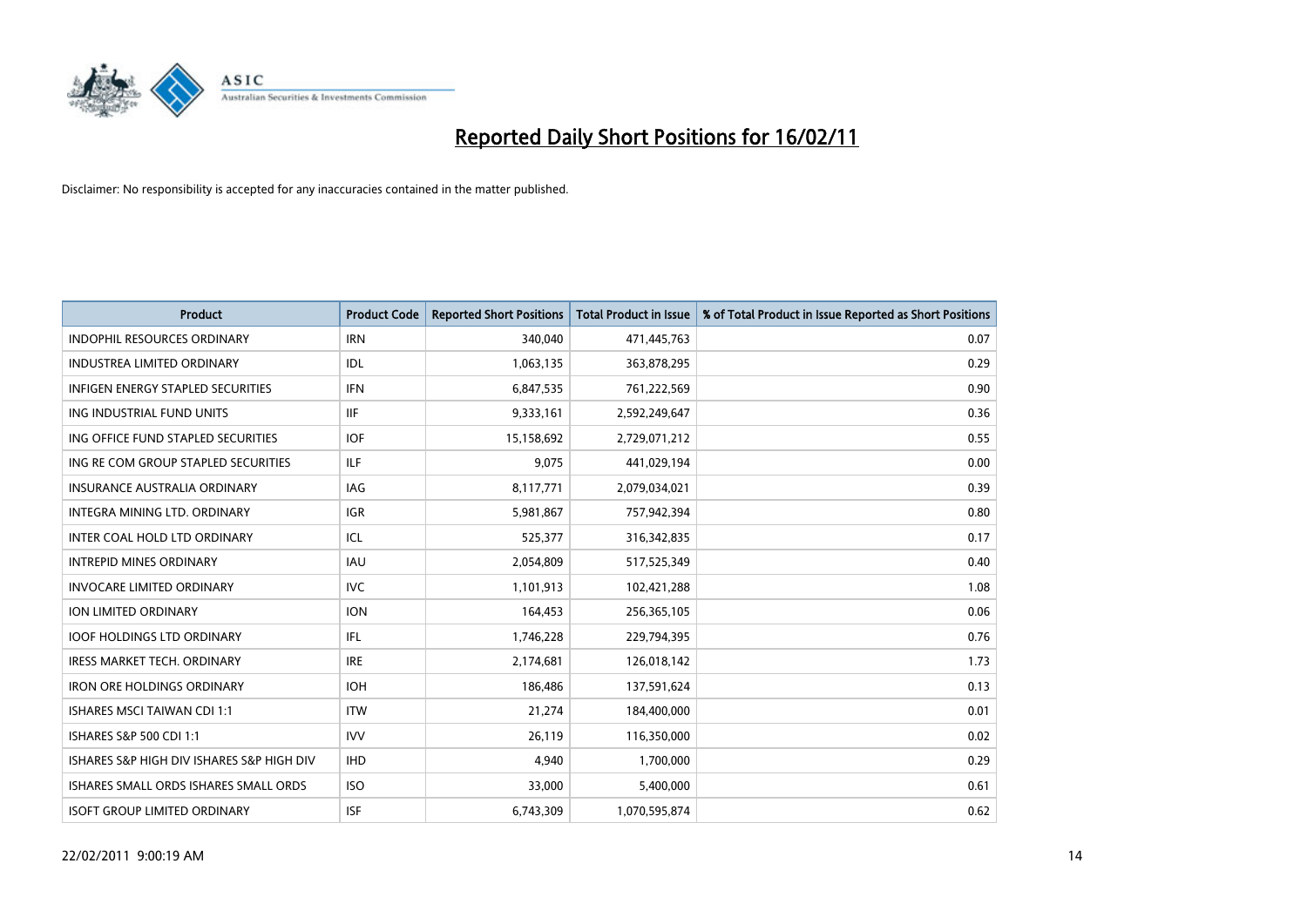

| Product                                         | <b>Product Code</b> | <b>Reported Short Positions</b> | <b>Total Product in Issue</b> | % of Total Product in Issue Reported as Short Positions |
|-------------------------------------------------|---------------------|---------------------------------|-------------------------------|---------------------------------------------------------|
| <b>IVANHOE AUSTRALIA ORDINARY</b>               | <b>IVA</b>          | 257,358                         | 418,410,103                   | 0.06                                                    |
| <b>JABIRU METALS LTD ORDINARY</b>               | <b>JML</b>          | 157,593                         | 553,304,180                   | 0.02                                                    |
| <b>IAMES HARDIE INDUST CHESS DEPOSITARY INT</b> | <b>IHX</b>          | 16,221,704                      | 436,128,074                   | 3.71                                                    |
| <b>JAMESON RESOURCES ORDINARY</b>               | JAL                 | 1,600,000                       | 95,828,865                    | 1.67                                                    |
| <b>JB HI-FI LIMITED ORDINARY</b>                | <b>IBH</b>          | 10,021,293                      | 109,325,145                   | 9.15                                                    |
| <b>KAGARA LTD ORDINARY</b>                      | KZL                 | 4,283,027                       | 707,789,717                   | 0.60                                                    |
| KANGAROO RES LTD ORDINARY                       | <b>KRL</b>          | 600,000                         | 1,119,430,012                 | 0.05                                                    |
| KAROON GAS AUSTRALIA ORDINARY                   | <b>KAR</b>          | 1,069,558                       | 217,495,769                   | 0.49                                                    |
| KATHMANDU HOLD LTD ORDINARY                     | <b>KMD</b>          | 660,236                         | 200,000,000                   | 0.33                                                    |
| <b>KEYBRIDGE CAPITAL ORDINARY</b>               | <b>KBC</b>          | 5,999                           | 172,070,564                   | 0.00                                                    |
| KIMBERLEY METALS LTD ORDINARY                   | <b>KBL</b>          | 2,609                           | 161,976,319                   | 0.00                                                    |
| KINGSGATE CONSOLID. DEF EX DOMINION             | <b>KCNN</b>         | 12,967                          | 32,416,416                    | 0.04                                                    |
| KINGSGATE CONSOLID. ORDINARY                    | <b>KCN</b>          | 1,157,224                       | 102,455,765                   | 1.14                                                    |
| KINGSROSE MINING LTD ORDINARY                   | <b>KRM</b>          | 182,900                         | 254,197,488                   | 0.07                                                    |
| LEIGHTON HOLDINGS ORDINARY                      | LEI                 | 7,086,991                       | 302,244,299                   | 2.34                                                    |
| LEND LEASE GROUP UNIT/ORD STAPLED               | <b>LLC</b>          | 1,094,967                       | 565,558,754                   | 0.19                                                    |
| LINC ENERGY LTD ORDINARY                        | <b>LNC</b>          | 5,775,963                       | 503,418,900                   | 1.16                                                    |
| LIQUEFIED NATURAL ORDINARY                      | <b>LNG</b>          | 41,685                          | 213,339,015                   | 0.02                                                    |
| LYNAS CORPORATION ORDINARY                      | <b>LYC</b>          | 61,908,661                      | 1,662,499,093                 | 3.72                                                    |
| MACARTHUR COAL ORDINARY                         | <b>MCC</b>          | 1,561,126                       | 299,476,903                   | 0.51                                                    |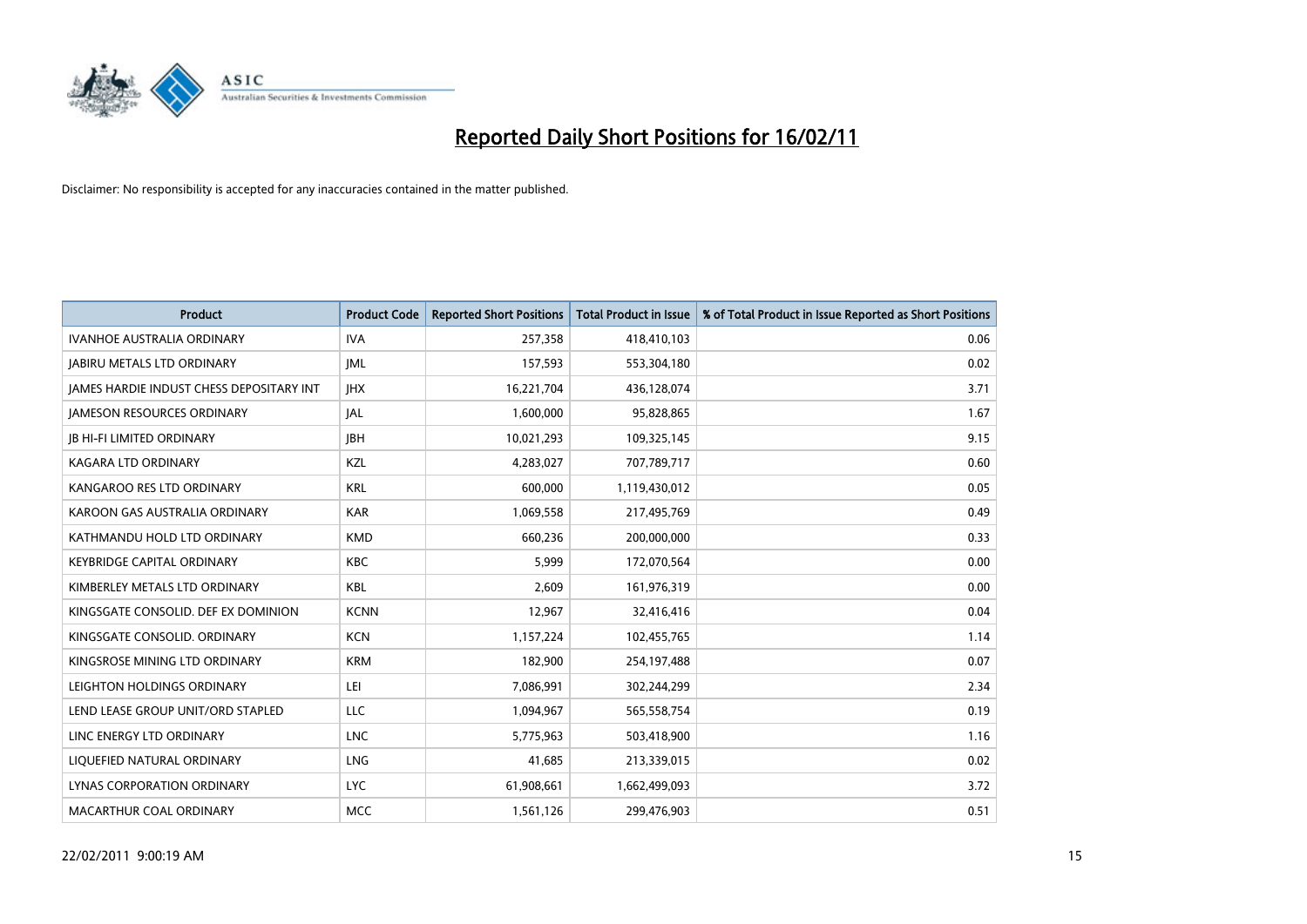

| Product                               | <b>Product Code</b> | <b>Reported Short Positions</b> | <b>Total Product in Issue</b> | % of Total Product in Issue Reported as Short Positions |
|---------------------------------------|---------------------|---------------------------------|-------------------------------|---------------------------------------------------------|
| <b>MACMAHON HOLDINGS ORDINARY</b>     | <b>MAH</b>          | 7,031,862                       | 733,711,705                   | 0.94                                                    |
| MACQ ATLAS ROADS GRP ORDINARY STAPLED | <b>MOA</b>          | 3,666,847                       | 452,345,907                   | 0.80                                                    |
| MACQUARIE GROUP LTD ORDINARY          | MQG                 | 3,079,993                       | 346,802,822                   | 0.89                                                    |
| MAGMA METALS LTD. ORDINARY            | <b>MMW</b>          | 26,000                          | 195,605,923                   | 0.01                                                    |
| <b>MANTRA RESOURCES ORDINARY</b>      | <b>MRU</b>          | 26,412                          | 134,465,075                   | 0.01                                                    |
| MAP GROUP STAPLED US PROHIBIT.        | <b>MAP</b>          | 3,244,689                       | 1,861,210,782                 | 0.17                                                    |
| MCMILLAN SHAKESPEARE ORDINARY         | <b>MMS</b>          | 60,049                          | 67,968,560                    | 0.08                                                    |
| MCPHERSON'S LTD ORDINARY              | <b>MCP</b>          | 32,331                          | 71,651,758                    | 0.04                                                    |
| MEDUSA MINING LTD ORDINARY            | <b>MML</b>          | 1,165,632                       | 188,233,911                   | 0.62                                                    |
| MELBOURNE IT LIMITED ORDINARY         | <b>MLB</b>          | 136,142                         | 80,043,955                    | 0.17                                                    |
| MEO AUSTRALIA LTD ORDINARY            | <b>MEO</b>          | 3,734,277                       | 539,913,260                   | 0.69                                                    |
| <b>MERMAID MARINE ORDINARY</b>        | <b>MRM</b>          | 430,429                         | 213,669,828                   | 0.20                                                    |
| MESOBLAST LIMITED ORDINARY            | <b>MSB</b>          | 422,751                         | 277,937,562                   | 0.15                                                    |
| METALS X LIMITED ORDINARY             | <b>MLX</b>          | 763,684                         | 1,365,661,782                 | 0.06                                                    |
| METCASH LIMITED ORDINARY              | <b>MTS</b>          | 23,790,765                      | 768,804,339                   | 3.10                                                    |
| METGASCO LIMITED ORDINARY             | <b>MEL</b>          | 249,447                         | 252,460,972                   | 0.10                                                    |
| MICLYN EXP OFFSHR ORDINARY            | <b>MIO</b>          | 91,996                          | 271,700,000                   | 0.03                                                    |
| MINARA RESOURCES ORDINARY             | <b>MRE</b>          | 7,882,905                       | 1,167,783,517                 | 0.66                                                    |
| MINCOR RESOURCES NL ORDINARY          | <b>MCR</b>          | 980,076                         | 200,608,804                   | 0.49                                                    |
| MINEMAKERS LIMITED ORDINARY           | <b>MAK</b>          | 269,127                         | 227,003,950                   | 0.12                                                    |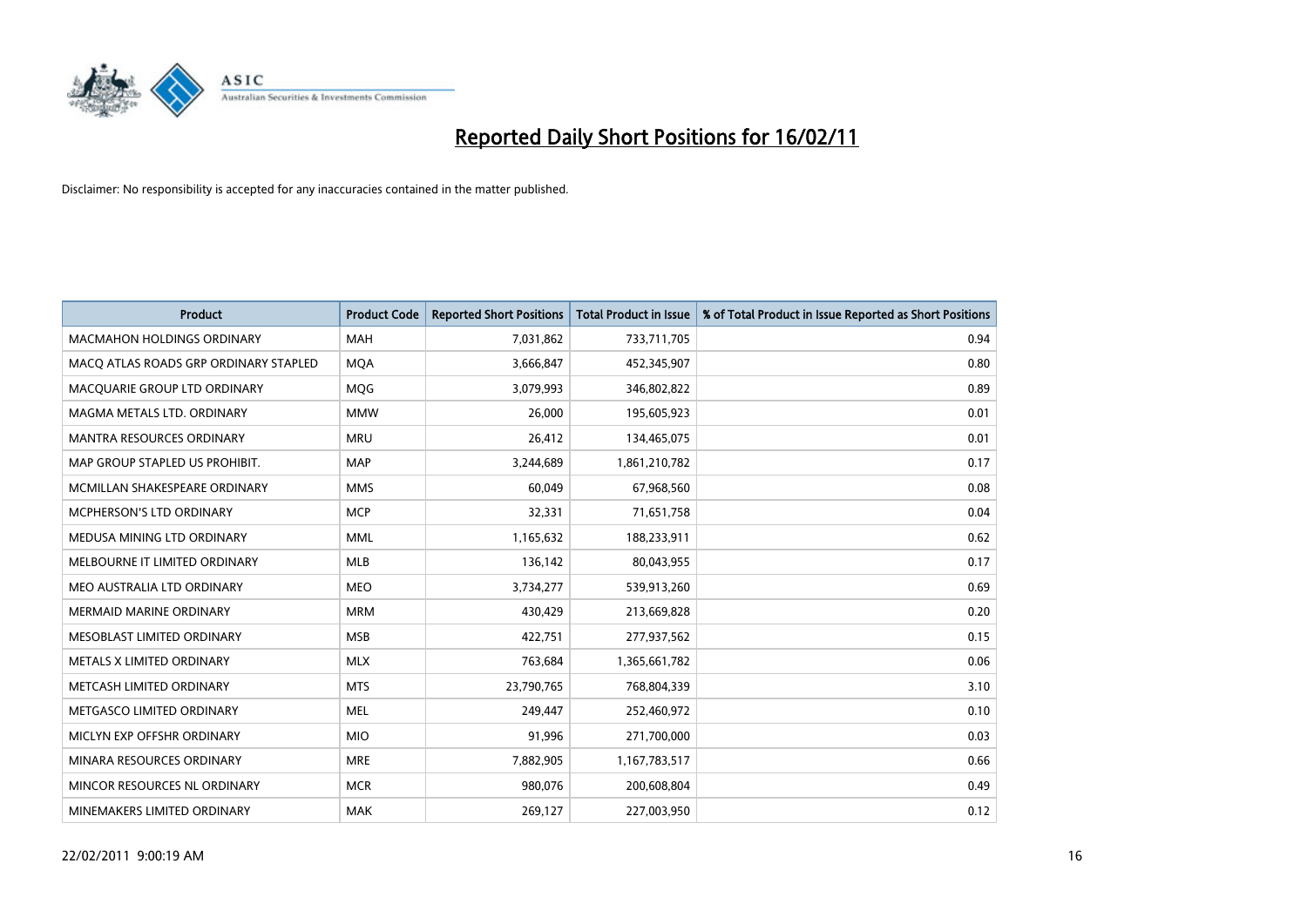

| <b>Product</b>                          | <b>Product Code</b> | <b>Reported Short Positions</b> | <b>Total Product in Issue</b> | % of Total Product in Issue Reported as Short Positions |
|-----------------------------------------|---------------------|---------------------------------|-------------------------------|---------------------------------------------------------|
| MINERAL DEPOSITS ORDINARY               | <b>MDL</b>          | 296,591                         | 60,768,582                    | 0.49                                                    |
| MINERAL RESOURCES. ORDINARY             | <b>MIN</b>          | 143,071                         | 168,812,735                   | 0.09                                                    |
| MIRABELA NICKEL LTD ORDINARY            | <b>MBN</b>          | 9,417,705                       | 491,561,237                   | 1.91                                                    |
| MIRVAC GROUP STAPLED SECURITIES         | <b>MGR</b>          | 9,078,149                       | 3,415,819,357                 | 0.25                                                    |
| <b>MOLOPO ENERGY LTD ORDINARY</b>       | <b>MPO</b>          | 1,855,418                       | 250,972,584                   | 0.75                                                    |
| <b>MONADELPHOUS GROUP ORDINARY</b>      | <b>MND</b>          | 551,228                         | 87,576,827                    | 0.61                                                    |
| <b>MOUNT GIBSON IRON ORDINARY</b>       | <b>MGX</b>          | 4,491,203                       | 1,082,570,693                 | 0.42                                                    |
| MULTIPLEX SITES SITES                   | <b>MXUPA</b>        | 46                              | 4,500,000                     | 0.00                                                    |
| MURCHISON METALS LTD ORDINARY           | <b>MMX</b>          | 12,619,610                      | 435,884,268                   | 2.88                                                    |
| MYER HOLDINGS LTD ORDINARY              | <b>MYR</b>          | 13,145,953                      | 582,297,884                   | 2.23                                                    |
| MYSTATE LIMITED ORDINARY                | <b>MYS</b>          | 1,400                           | 67,439,158                    | 0.00                                                    |
| NAMOI COTTON CO-OP CO-OPERATIVE CAP.UNT | <b>NAM</b>          | 205,227                         | 96,978,836                    | 0.21                                                    |
| NATIONAL AUST, BANK ORDINARY            | <b>NAB</b>          | 9,977,784                       | 2,169,575,514                 | 0.48                                                    |
| NATURAL FUEL LIMITED ORDINARY           | <b>NFL</b>          |                                 | 721,912                       | 0.00                                                    |
| NAVITAS LIMITED ORDINARY                | <b>NVT</b>          | 1,447,484                       | 369,358,564                   | 0.38                                                    |
| NEPTUNE MARINE ORDINARY                 | <b>NMS</b>          | 1,937,149                       | 442,352,382                   | 0.43                                                    |
| NEW GUINEA ENERGY ORDINARY              | <b>NGE</b>          | 9,024                           | 846,541,193                   | 0.00                                                    |
| NEW HOPE CORPORATION ORDINARY           | <b>NHC</b>          | 775,325                         | 830,230,549                   | 0.09                                                    |
| NEWCREST MINING ORDINARY                | <b>NCM</b>          | 2,458,454                       | 765,173,287                   | 0.29                                                    |
| NEWS CORP A NON-VOTING CDI              | <b>NWSLV</b>        | 156,610                         | 1,828,219,749                 | 0.01                                                    |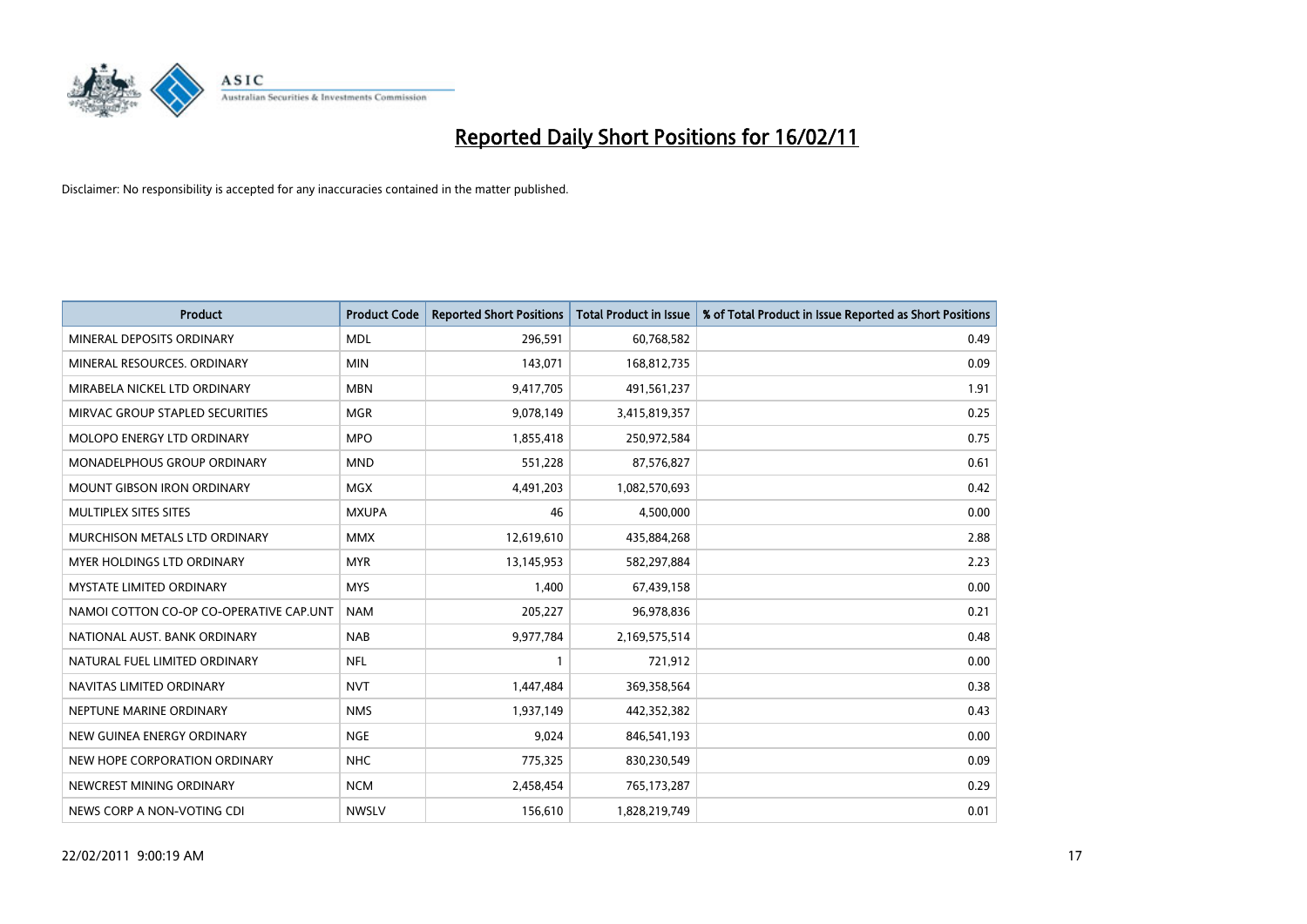

| <b>Product</b>                        | <b>Product Code</b> | <b>Reported Short Positions</b> | <b>Total Product in Issue</b> | % of Total Product in Issue Reported as Short Positions |
|---------------------------------------|---------------------|---------------------------------|-------------------------------|---------------------------------------------------------|
| NEWS CORP B VOTING CDI                | <b>NWS</b>          | 6,685,352                       | 798,520,953                   | 0.84                                                    |
| NEXBIS LIMITED ORDINARY               | <b>NBS</b>          | 63,733                          | 798,356,704                   | 0.01                                                    |
| NEXUS ENERGY LIMITED ORDINARY         | <b>NXS</b>          | 8,478,493                       | 1,020,257,304                 | 0.86                                                    |
| NIB HOLDINGS LIMITED ORDINARY         | <b>NHF</b>          | 4,911                           | 466,765,752                   | 0.00                                                    |
| NICK SCALI LIMITED ORDINARY           | <b>NCK</b>          | 35,846                          | 81,000,000                    | 0.04                                                    |
| NIDO PETROLEUM ORDINARY               | <b>NDO</b>          | 1,668,713                       | 1,353,627,921                 | 0.12                                                    |
| NKWE PLATINUM 10C US COMMON           | <b>NKP</b>          | 240,577                         | 559,651,184                   | 0.05                                                    |
| NOBLE MINERAL RES ORDINARY            | <b>NMG</b>          | 375,239                         | 380,608,741                   | 0.10                                                    |
| NORTHERN CREST ORDINARY               | <b>NOC</b>          | 24,345                          | 116,074,781                   | 0.02                                                    |
| NORTHERN ENERGY CORP ORDINARY         | <b>NEC</b>          | 39,216                          | 128,420,838                   | 0.03                                                    |
| NORTHERN IRON LTD ORDINARY            | <b>NFE</b>          | 1,256,626                       | 336,084,863                   | 0.37                                                    |
| NORTHERN MIN LTD ORDINARY             | <b>NTU</b>          | 63,675                          | 163,308,852                   | 0.04                                                    |
| NRW HOLDINGS LIMITED ORDINARY         | <b>NWH</b>          | 257,624                         | 251,223,000                   | 0.10                                                    |
| NUCOAL RESOURCES NL ORDINARY          | <b>NCR</b>          | 501,000                         | 380,067,126                   | 0.13                                                    |
| NUFARM LIMITED ORDINARY               | <b>NUF</b>          | 6,232,984                       | 261,833,005                   | 2.36                                                    |
| NUPLEX INDUSTRIES ORDINARY            | <b>NPX</b>          | 95,106                          | 195,060,783                   | 0.05                                                    |
| OAKTON LIMITED ORDINARY               | <b>OKN</b>          | 795,296                         | 93,674,235                    | 0.84                                                    |
| OCEANAGOLD CORP. CHESS DEPOSITARY INT | <b>OGC</b>          | 1,945,459                       | 262,062,610                   | 0.74                                                    |
| OCEANIA CAPITAL LTD ORDINARY          | <b>OCP</b>          | 2,500                           | 91,921,295                    | 0.00                                                    |
| OIL SEARCH LTD ORDINARY               | OSH                 | 7,779,803                       | 1,312,888,303                 | 0.58                                                    |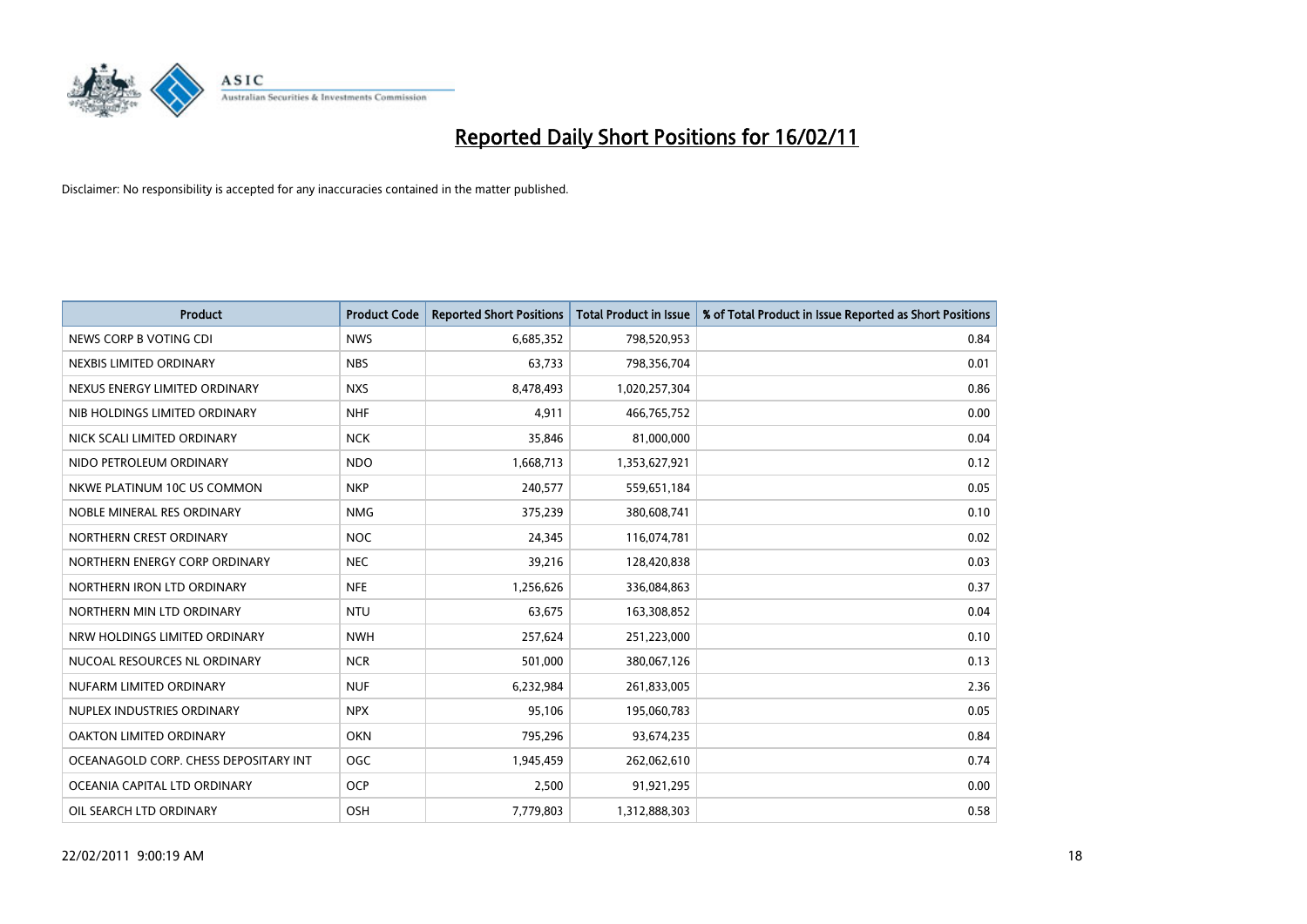

| Product                       | <b>Product Code</b> | <b>Reported Short Positions</b> | <b>Total Product in Issue</b> | % of Total Product in Issue Reported as Short Positions |
|-------------------------------|---------------------|---------------------------------|-------------------------------|---------------------------------------------------------|
| OM HOLDINGS LIMITED ORDINARY  | OMH                 | 4,333,736                       | 503,085,150                   | 0.85                                                    |
| ONESTEEL LIMITED ORDINARY     | OST                 | 12,538,845                      | 1,334,723,421                 | 0.93                                                    |
| ORICA LIMITED ORDINARY        | ORI                 | 1,500,229                       | 363,223,767                   | 0.38                                                    |
| ORIGIN ENERGY ORDINARY        | <b>ORG</b>          | 4,304,826                       | 884,872,512                   | 0.45                                                    |
| OROCOBRE LIMITED ORDINARY     | <b>ORE</b>          | 159,332                         | 95,854,894                    | 0.16                                                    |
| OROTONGROUP LIMITED ORDINARY  | <b>ORL</b>          | 6,321                           | 40,880,902                    | 0.02                                                    |
| OTTO ENERGY LIMITED ORDINARY  | <b>OEL</b>          | 114,204                         | 1,134,540,071                 | 0.01                                                    |
| OZ MINERALS ORDINARY          | OZL                 | 27,859,005                      | 3,238,546,504                 | 0.84                                                    |
| PACIFIC BRANDS ORDINARY       | <b>PBG</b>          | 7,455,055                       | 931,386,248                   | 0.81                                                    |
| PALADIN ENERGY LTD ORDINARY   | <b>PDN</b>          | 21,602,112                      | 725,358,046                   | 3.01                                                    |
| PAN PACIFIC PETROL. ORDINARY  | PPP                 | 242,029                         | 588,612,110                   | 0.04                                                    |
| PANAUST LIMITED ORDINARY      | <b>PNA</b>          | 10,224,721                      | 2,958,612,502                 | 0.35                                                    |
| PANORAMIC RESOURCES ORDINARY  | PAN                 | 1,227,860                       | 207,050,710                   | 0.58                                                    |
| PAPERLINX LIMITED ORDINARY    | <b>PPX</b>          | 23,988,718                      | 603,580,761                   | 3.97                                                    |
| PAPILLON RES LTD ORDINARY     | PIR                 | 449,691                         | 187,419,893                   | 0.24                                                    |
| PATTIES FOODS LTD ORDINARY    | PFL                 |                                 | 138,908,853                   | 0.00                                                    |
| PEAK RESOURCES ORDINARY       | <b>PEK</b>          | 320,000                         | 142,899,233                   | 0.22                                                    |
| PEET LIMITED ORDINARY         | <b>PPC</b>          | 103,276                         | 302,965,804                   | 0.03                                                    |
| PENINSULA ENERGY LTD ORDINARY | <b>PEN</b>          | 675,649                         | 2,065,138,440                 | 0.03                                                    |
| PERILYA LIMITED ORDINARY      | PEM                 | 1,234,134                       | 526,075,563                   | 0.24                                                    |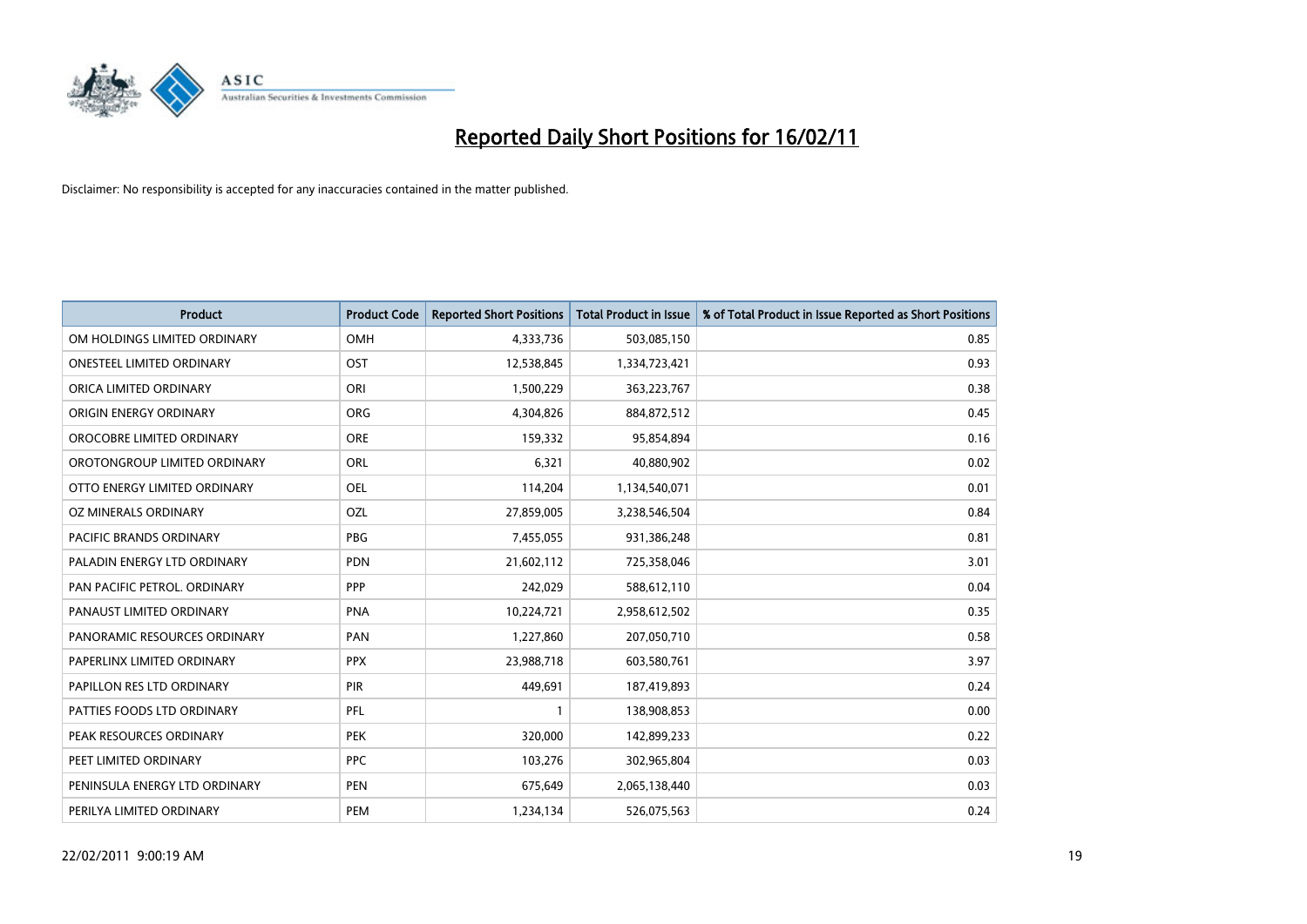

| Product                              | <b>Product Code</b> | <b>Reported Short Positions</b> | Total Product in Issue | % of Total Product in Issue Reported as Short Positions |
|--------------------------------------|---------------------|---------------------------------|------------------------|---------------------------------------------------------|
| PERPETUAL LIMITED ORDINARY           | <b>PPT</b>          | 2,283,642                       | 44,140,166             | 5.17                                                    |
| PERSEUS MINING LTD ORDINARY          | PRU                 | 2,429,426                       | 423,187,088            | 0.58                                                    |
| PETSEC ENERGY ORDINARY               | <b>PSA</b>          | 223,332                         | 231,283,622            | 0.10                                                    |
| PHARMAXIS LTD ORDINARY               | <b>PXS</b>          | 1,104,539                       | 228,127,809            | 0.49                                                    |
| PHOTON GROUP LTD ORDINARY            | <b>PGA</b>          | 250,510                         | 1,540,543,357          | 0.02                                                    |
| PIKE RIVER COAL ORDINARY             | <b>PRC</b>          | 257,595                         | 405,513,933            | 0.06                                                    |
| PLATINUM ASSET ORDINARY              | <b>PTM</b>          | 5,946,523                       | 561,347,878            | 1.04                                                    |
| PLATINUM AUSTRALIA ORDINARY          | <b>PLA</b>          | 5,661,240                       | 392,430,039            | 1.47                                                    |
| PLATINUM CAPITAL LTD ORDINARY        | <b>PMC</b>          |                                 | 163,732,888            | 0.00                                                    |
| PMP LIMITED ORDINARY                 | <b>PMP</b>          | 276,871                         | 335,338,483            | 0.07                                                    |
| PORT BOUVARD LIMITED ORDINARY        | PBD                 | 6,754                           | 593,868,295            | 0.00                                                    |
| POSEIDON NICK LTD ORDINARY           | <b>POS</b>          | 100,000                         | 194,876,072            | 0.05                                                    |
| PREMIER INVESTMENTS ORDINARY         | <b>PMV</b>          | 318,441                         | 155,030,045            | 0.20                                                    |
| PRIMARY HEALTH CARE ORDINARY         | PRY                 | 8,993,492                       | 496,073,188            | 1.80                                                    |
| PRIME INFR GROUP. STAPLED SECURITIES | PIH                 | 308,735                         | 351,776,795            | 0.09                                                    |
| PRIME MEDIA GRP LTD ORDINARY         | PRT                 | 2                               | 366,330,303            | 0.00                                                    |
| PRIMEAG AUSTRALIA ORDINARY           | PAG                 | 670                             | 150,569,976            | 0.00                                                    |
| PROGEN PHARMACEUTIC ORDINARY         | PGL                 | 151,596                         | 24,709,097             | 0.61                                                    |
| PROGRAMMED ORDINARY                  | <b>PRG</b>          | 524,850                         | 118,169,908            | 0.45                                                    |
| PSIVIDA CORP CDI 1:1                 | <b>PVA</b>          | 6,878                           | 8,972,191              | 0.08                                                    |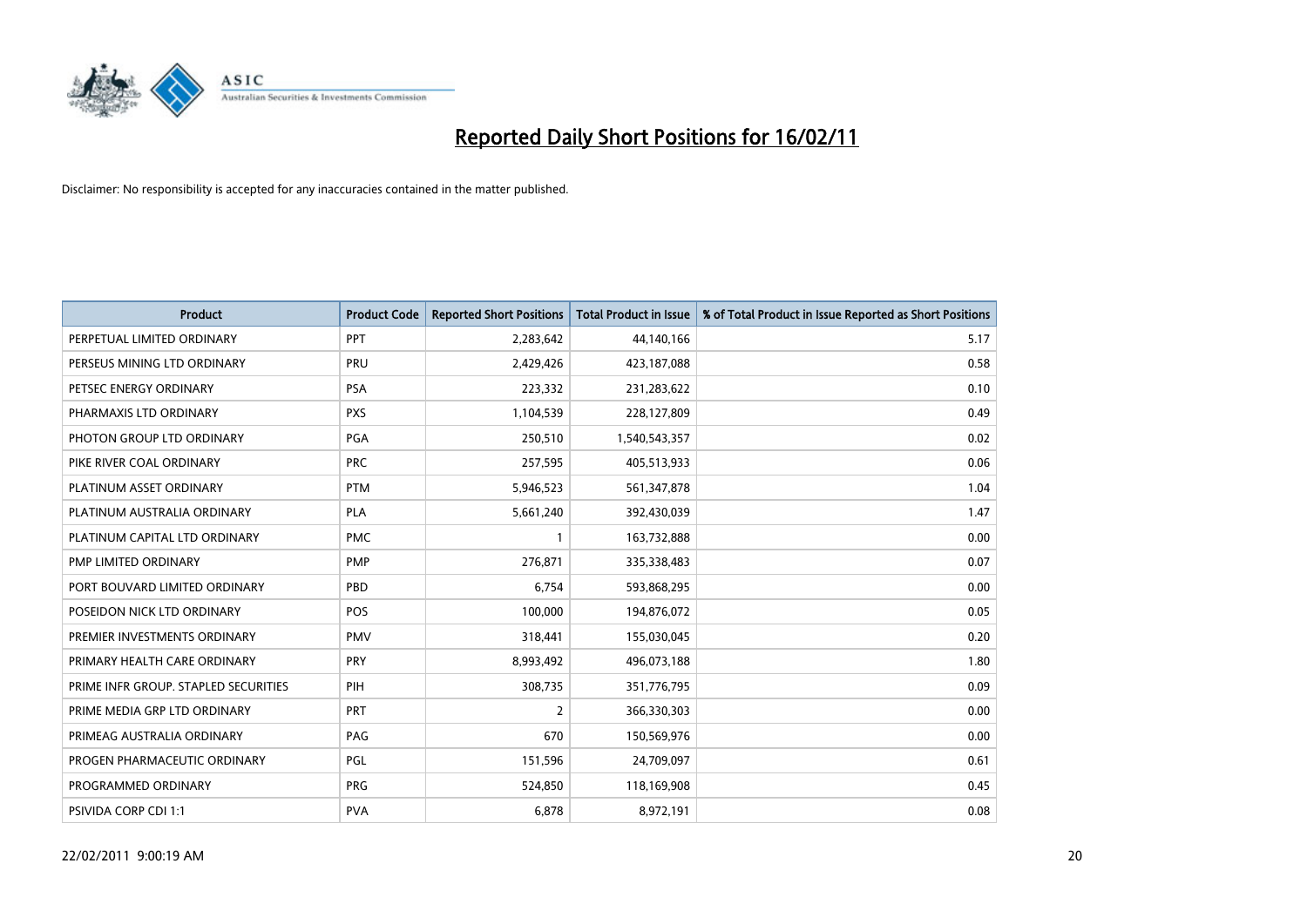

| <b>Product</b>                      | <b>Product Code</b> | <b>Reported Short Positions</b> | <b>Total Product in Issue</b> | % of Total Product in Issue Reported as Short Positions |
|-------------------------------------|---------------------|---------------------------------|-------------------------------|---------------------------------------------------------|
| <b>QANTAS AIRWAYS ORDINARY</b>      | QAN                 | 25,457,078                      | 2,265,123,620                 | 1.13                                                    |
| OBE INSURANCE GROUP ORDINARY        | <b>OBE</b>          | 20,961,274                      | 1,051,731,456                 | 1.98                                                    |
| OR NATIONAL LIMITED ORDINARY        | <b>ORN</b>          | 16,304,143                      | 2,440,000,000                 | 0.66                                                    |
| RAMELIUS RESOURCES ORDINARY         | <b>RMS</b>          | 45,359                          | 291,208,795                   | 0.01                                                    |
| RAMSAY HEALTH CARE ORDINARY         | <b>RHC</b>          | 1,022,580                       | 202,081,252                   | 0.50                                                    |
| <b>RCR TOMLINSON ORDINARY</b>       | <b>RCR</b>          | 68,067                          | 131,892,672                   | 0.05                                                    |
| <b>REA GROUP ORDINARY</b>           | <b>REA</b>          | 41,338                          | 129,691,280                   | 0.02                                                    |
| RECKON LIMITED ORDINARY             | <b>RKN</b>          | 2                               | 133,384,060                   | 0.00                                                    |
| RED FORK ENERGY ORDINARY            | <b>RFE</b>          | 7,813                           | 139,535,000                   | 0.01                                                    |
| REDFLEX HOLDINGS ORDINARY           | <b>RDF</b>          | 858                             | 110,345,599                   | 0.00                                                    |
| REED RESOURCES LTD ORDINARY         | <b>RDR</b>          | 268,205                         | 193,271,768                   | 0.14                                                    |
| REGIONAL EXPRESS ORDINARY           | <b>REX</b>          | 2,476                           | 121,254,902                   | 0.00                                                    |
| <b>REGIS RESOURCES ORDINARY</b>     | <b>RRL</b>          | 2,563,352                       | 430,750,415                   | 0.61                                                    |
| RESMED INC CDI 10:1                 | <b>RMD</b>          | 9,995,631                       | 1,534,676,730                 | 0.65                                                    |
| <b>RESOLUTE MINING ORDINARY</b>     | <b>RSG</b>          | 4,517,343                       | 467,211,233                   | 0.97                                                    |
| <b>RESOURCE GENERATION ORDINARY</b> | <b>RES</b>          | 226,811                         | 243,900,530                   | 0.09                                                    |
| RETAIL FOOD GROUP ORDINARY          | <b>RFG</b>          | 3,977                           | 107,301,926                   | 0.00                                                    |
| REVERSE CORP LIMITED ORDINARY       | <b>REF</b>          | 25,141                          | 92,382,175                    | 0.03                                                    |
| REX MINERALS LIMITED ORDINARY       | <b>RXM</b>          | 80,000                          | 150,317,460                   | 0.05                                                    |
| RHG LIMITED ORDINARY                | <b>RHG</b>          | 58,184                          | 318,745,978                   | 0.01                                                    |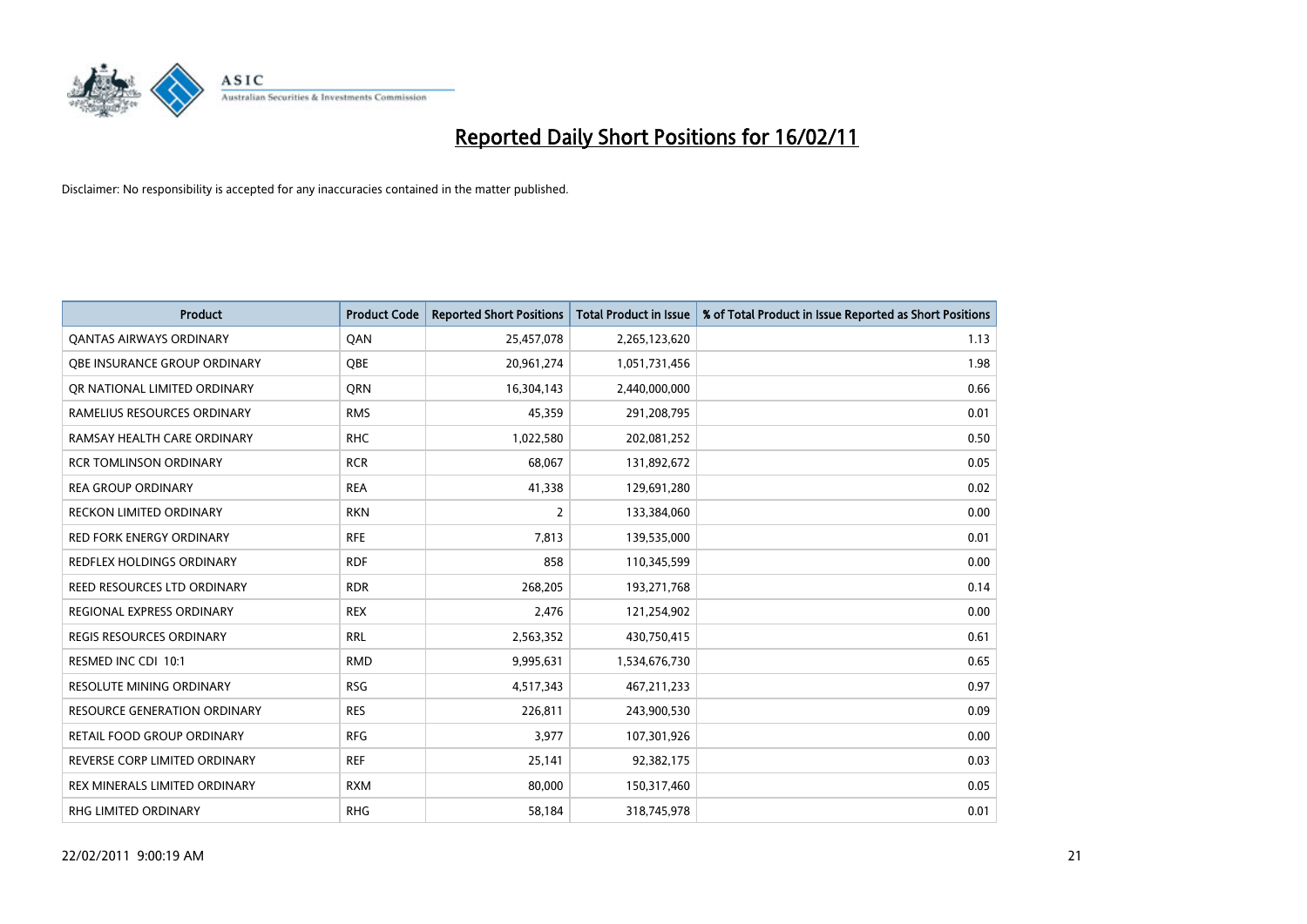

| Product                            | <b>Product Code</b> | <b>Reported Short Positions</b> | <b>Total Product in Issue</b> | % of Total Product in Issue Reported as Short Positions |
|------------------------------------|---------------------|---------------------------------|-------------------------------|---------------------------------------------------------|
| <b>RIDLEY CORPORATION ORDINARY</b> | <b>RIC</b>          | 61,937                          | 307,817,071                   | 0.02                                                    |
| RIO TINTO LIMITED ORDINARY         | <b>RIO</b>          | 13,120,259                      | 435,758,720                   | 3.00                                                    |
| RIVERCITY MOTORWAY STAPLED         | <b>RCY</b>          | 132,000                         | 957,010,115                   | 0.01                                                    |
| RIVERSDALE MINING ORDINARY         | <b>RIV</b>          | 1,390,249                       | 236,696,188                   | 0.58                                                    |
| <b>ROBUST RESOURCES ORDINARY</b>   | <b>ROL</b>          | 15,937                          | 84,194,097                    | 0.02                                                    |
| ROC OIL COMPANY ORDINARY           | <b>ROC</b>          | 8,458,419                       | 713,154,560                   | 1.18                                                    |
| SAI GLOBAL LIMITED ORDINARY        | SAI                 | 139,062                         | 198,012,813                   | 0.06                                                    |
| SALMAT LIMITED ORDINARY            | <b>SLM</b>          | 99,344                          | 159,749,049                   | 0.06                                                    |
| SAMSON OIL & GAS LTD ORDINARY      | <b>SSN</b>          | 736,621                         | 1,688,896,174                 | 0.04                                                    |
| SANDFIRE RESOURCES ORDINARY        | <b>SFR</b>          | 56,041                          | 148,309,969                   | 0.03                                                    |
| <b>SANTOS LTD ORDINARY</b>         | <b>STO</b>          | 2,698,564                       | 874,204,299                   | 0.29                                                    |
| SARACEN MINERAL ORDINARY           | SAR                 | 316,770                         | 492,151,415                   | 0.05                                                    |
| SEDGMAN LIMITED ORDINARY           | <b>SDM</b>          | 320,107                         | 207,997,898                   | 0.15                                                    |
| SEEK LIMITED ORDINARY              | <b>SEK</b>          | 3,462,361                       | 336,584,488                   | 1.04                                                    |
| SENETAS CORPORATION ORDINARY       | <b>SEN</b>          | 756,999                         | 463,105,195                   | 0.16                                                    |
| SERVCORP LIMITED ORDINARY          | SRV                 | 139,459                         | 98,440,807                    | 0.14                                                    |
| SERVICE STREAM ORDINARY            | <b>SSM</b>          | 344,663                         | 283,418,867                   | 0.12                                                    |
| SEVEN GROUP HOLDINGS ORDINARY      | <b>SVW</b>          | 134,976                         | 305,410,281                   | 0.04                                                    |
| SIGMA PHARMACEUTICAL ORDINARY      | <b>SIP</b>          | 12,580,069                      | 1,178,626,572                 | 1.07                                                    |
| SILEX SYSTEMS ORDINARY             | <b>SLX</b>          | 262,394                         | 170,123,997                   | 0.14                                                    |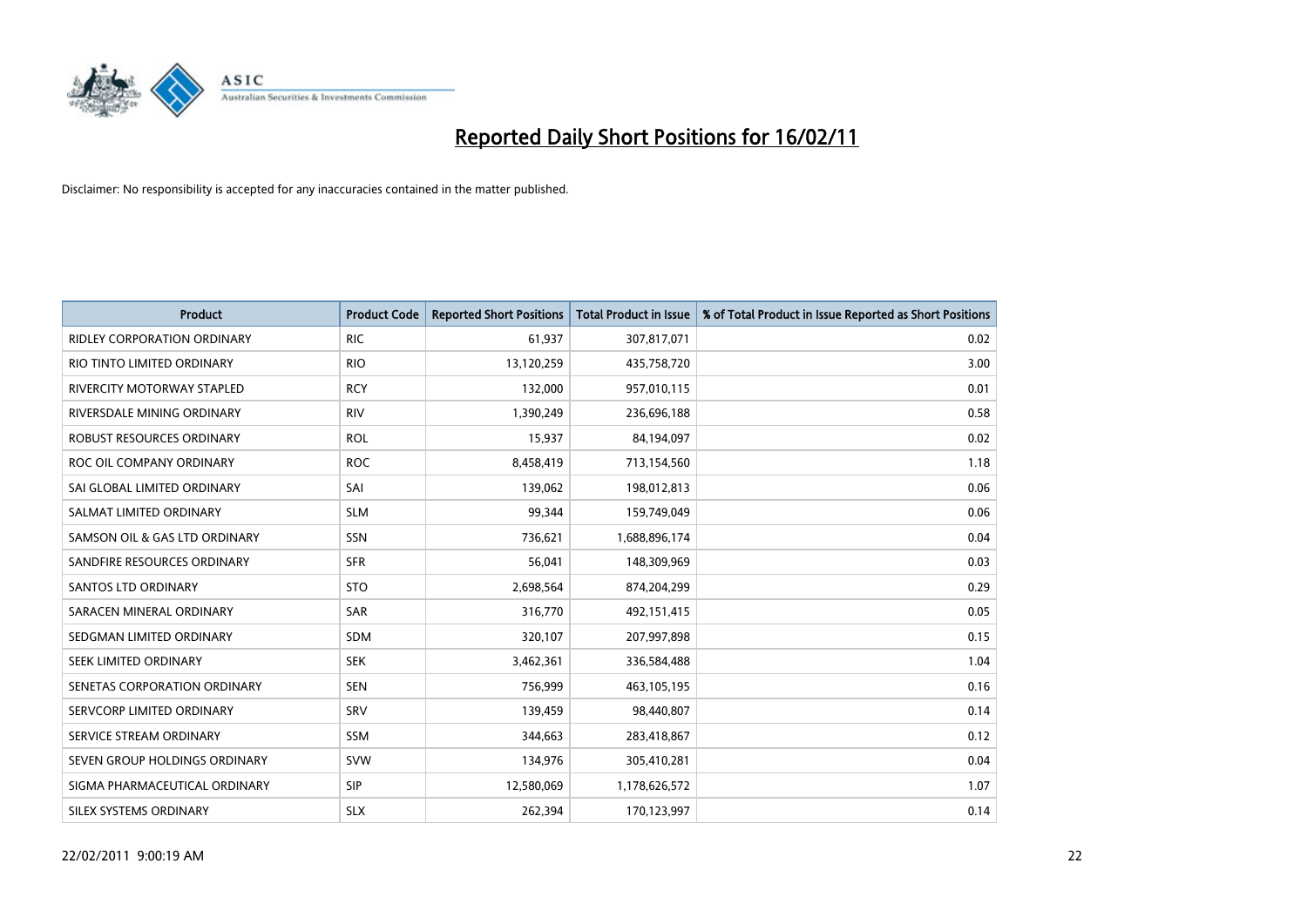

| <b>Product</b>                           | <b>Product Code</b> | <b>Reported Short Positions</b> | Total Product in Issue | % of Total Product in Issue Reported as Short Positions |
|------------------------------------------|---------------------|---------------------------------|------------------------|---------------------------------------------------------|
| SILVER LAKE RESOURCE ORDINARY            | <b>SLR</b>          | 457,307                         | 178,882,838            | 0.26                                                    |
| SIMS METAL MGMT LTD ORDINARY             | SGM                 | 3,229,297                       | 204,921,757            | 1.59                                                    |
| SINGAPORE TELECOMM. CHESS DEPOSITARY INT | SGT                 | 4,729,515                       | 318,538,714            | 1.49                                                    |
| SKILLED GROUP LTD ORDINARY               | <b>SKE</b>          | 475,959                         | 190,738,408            | 0.25                                                    |
| SKY CITY ENTERTAIN, ORDINARY             | <b>SKC</b>          | 1,712,826                       | 575,114,687            | 0.30                                                    |
| SKY NETWORK ORDINARY                     | <b>SKT</b>          | 262,131                         | 389,139,785            | 0.07                                                    |
| SMS MANAGEMENT, ORDINARY                 | <b>SMX</b>          | 177,456                         | 67,661,358             | 0.27                                                    |
| SONIC HEALTHCARE ORDINARY                | <b>SHL</b>          | 4,678,407                       | 388,429,875            | 1.22                                                    |
| SOUL PATTINSON (W.H) ORDINARY            | SOL                 | 29,186                          | 238,640,580            | 0.01                                                    |
| SOUTH BOULDER MINES ORDINARY             | <b>STB</b>          | 306                             | 79,485,688             | 0.00                                                    |
| SP AUSNET STAPLED SECURITIES             | <b>SPN</b>          | 6,200,590                       | 2,795,115,439          | 0.21                                                    |
| SPARK INFRASTRUCTURE STAPLED NOTE & UNIT | SKI                 | 9,747,927                       | 1,326,734,264          | 0.73                                                    |
| SPDR 200 FUND ETF UNITS                  | <b>STW</b>          | 8                               | 51,439,159             | 0.00                                                    |
| SPECIALTY FASHION ORDINARY               | <b>SFH</b>          | 2,732,352                       | 191,411,121            | 1.42                                                    |
| SPEEWAH METALS LTD ORDINARY              | <b>SPM</b>          | 1,567                           | 113,659,397            | 0.00                                                    |
| SPHERE MINERALS LTD ORDINARY             | <b>SPH</b>          | 6,949                           | 171,348,151            | 0.00                                                    |
| SPOTLESS GROUP LTD ORDINARY              | SPT                 | 2,672,594                       | 261,070,153            | 1.02                                                    |
| ST BARBARA LIMITED ORDINARY              | <b>SBM</b>          | 3,144,772                       | 325,615,389            | 0.98                                                    |
| STAGING CONNECTIONS ORDINARY             | <b>STG</b>          | 2,917,189                       | 78,317,726             | 3.72                                                    |
| STANMORE COAL LTD ORDINARY               | <b>SMR</b>          | 17,231                          | 87,250,738             | 0.02                                                    |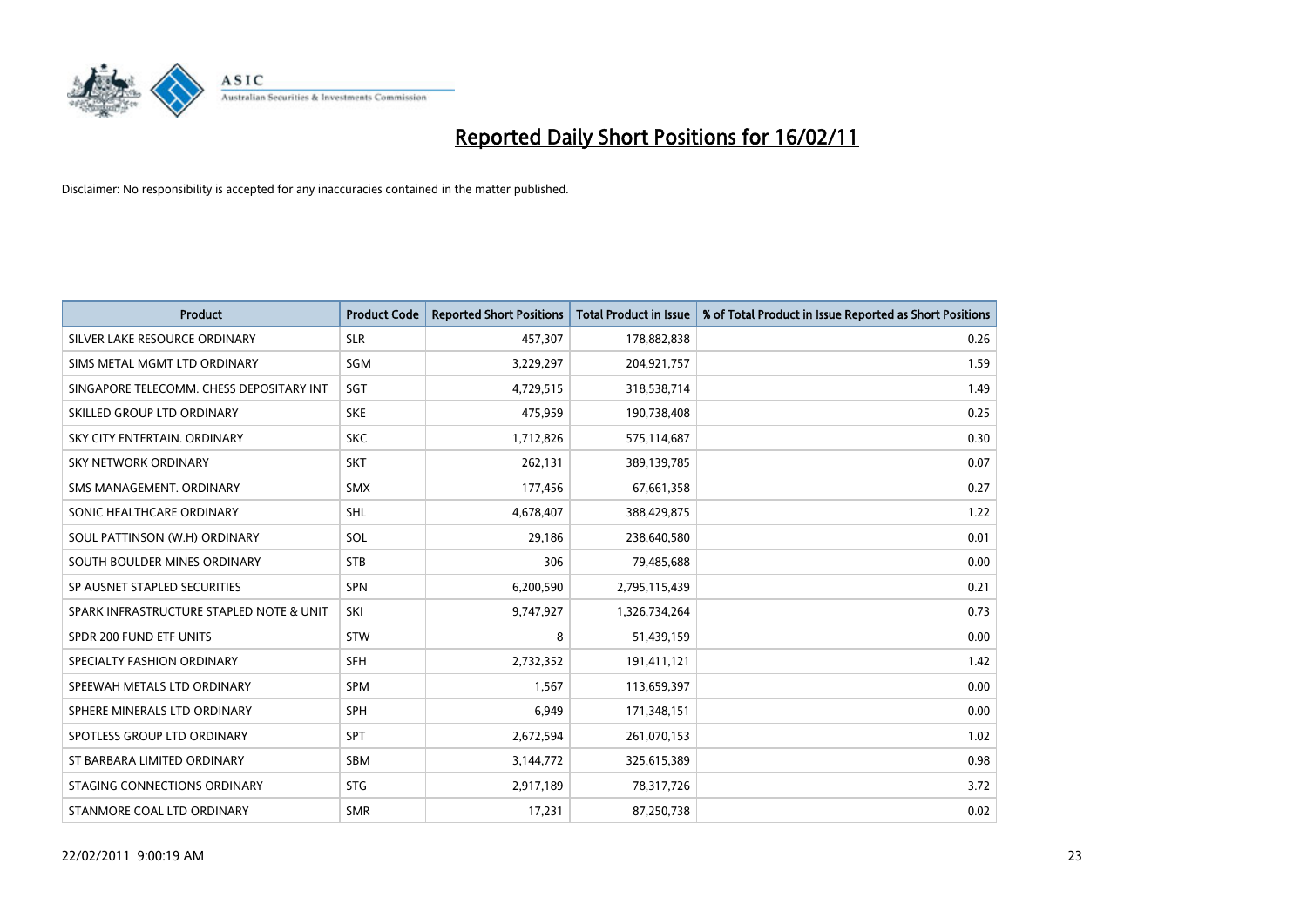

| Product                              | <b>Product Code</b> | <b>Reported Short Positions</b> | <b>Total Product in Issue</b> | % of Total Product in Issue Reported as Short Positions |
|--------------------------------------|---------------------|---------------------------------|-------------------------------|---------------------------------------------------------|
| STARPHARMA HOLDINGS ORDINARY         | SPL                 | 27,607                          | 243,293,268                   | 0.01                                                    |
| STH AMERICAN COR LTD ORDINARY        | SAY                 | 9,200                           | 233,651,371                   | 0.00                                                    |
| STH CRS ELECT ENGNR ORDINARY         | <b>SXE</b>          | 14,781                          | 124,178,939                   | 0.01                                                    |
| STHN CROSS MEDIA ORDINARY            | SXL                 | 745,345                         | 378,827,750                   | 0.20                                                    |
| STOCKLAND UNITS/ORD STAPLED          | SGP                 | 10,639,382                      | 2,383,036,717                 | 0.44                                                    |
| STRAITS METALS LTD ORDINARY          | SRQ                 | 1,659,686                       | 316,342,835                   | 0.52                                                    |
| <b>STW COMMUNICATIONS ORDINARY</b>   | SGN                 | 291.097                         | 364,310,964                   | 0.08                                                    |
| SUNCORP GROUP LTD ORDINARY           | <b>SUN</b>          | 4,514,362                       | 1,281,390,524                 | 0.34                                                    |
| SUNDANCE RESOURCES ORDINARY          | SDL                 | 13,940,840                      | 2,712,151,668                 | 0.51                                                    |
| SUNLAND GROUP LTD ORDINARY           | <b>SDG</b>          | 66,762                          | 226,093,183                   | 0.02                                                    |
| SUPER RET REP LTD ORDINARY           | SUL                 | 202,670                         | 129,039,842                   | 0.15                                                    |
| <b>SWICK MINING ORDINARY</b>         | <b>SWK</b>          | 250,848                         | 236,724,970                   | 0.11                                                    |
| SYMEX HOLDINGS ORDINARY              | <b>SYM</b>          | 6,633                           | 125,037,628                   | 0.01                                                    |
| <b>TABCORP HOLDINGS LTD ORDINARY</b> | <b>TAH</b>          | 940,011                         | 684,918,140                   | 0.12                                                    |
| <b>TALENT2 INTERNATION ORDINARY</b>  | <b>TWO</b>          | $\overline{7}$                  | 141,702,125                   | 0.00                                                    |
| <b>TALISMAN MINING ORDINARY</b>      | <b>TLM</b>          | 15,847                          | 130,438,627                   | 0.01                                                    |
| TAP OIL LIMITED ORDINARY             | <b>TAP</b>          | 1,252,011                       | 240,967,311                   | 0.53                                                    |
| TASSAL GROUP LIMITED ORDINARY        | <b>TGR</b>          | 29,964                          | 146,304,404                   | 0.01                                                    |
| <b>TATTS GROUP LTD ORDINARY</b>      | <b>TTS</b>          | 23,084,551                      | 1,300,888,465                 | 1.77                                                    |
| <b>TELECOM CORPORATION ORDINARY</b>  | <b>TEL</b>          | 20.607.977                      | 1,924,622,088                 | 1.07                                                    |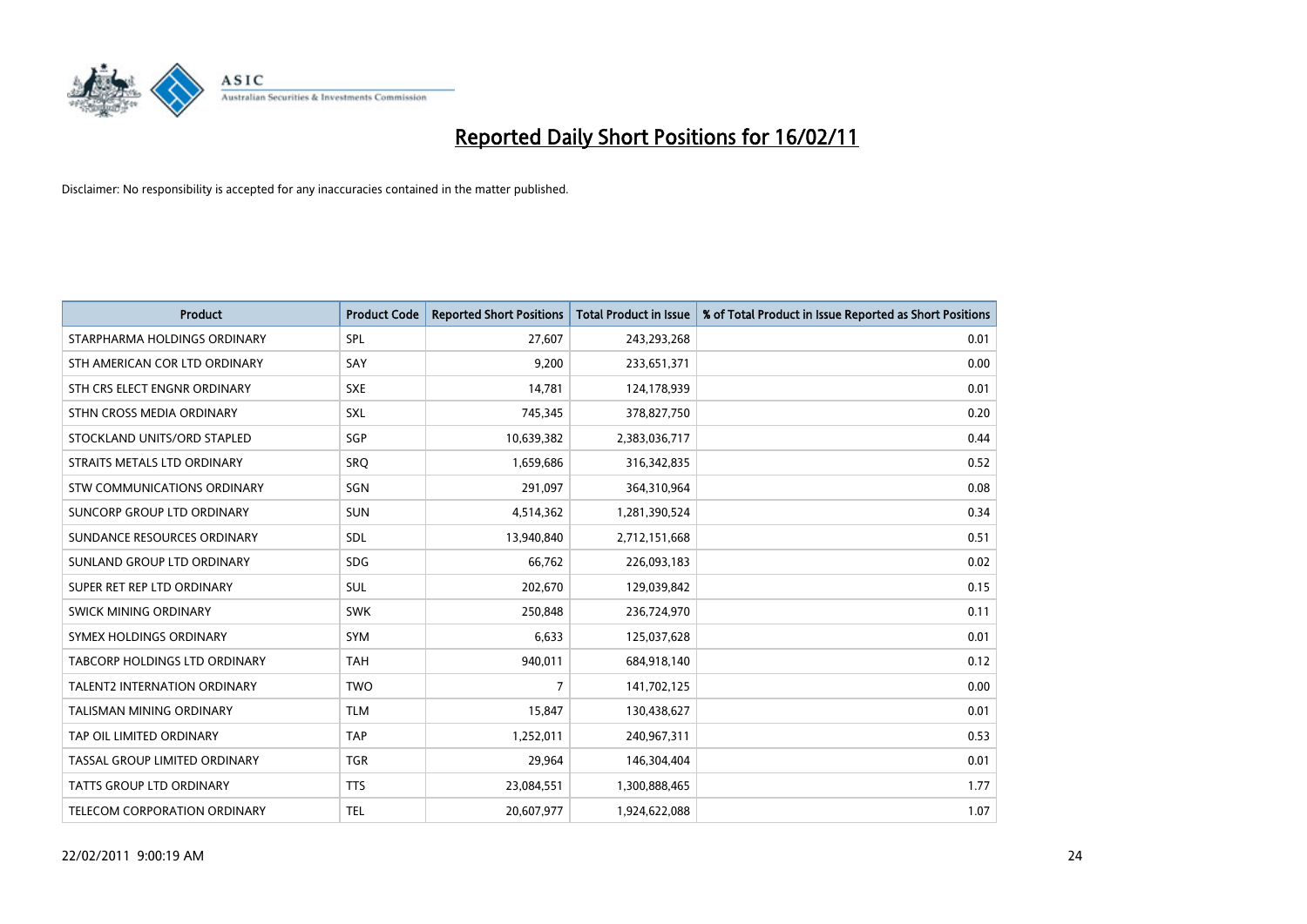

| <b>Product</b>                          | <b>Product Code</b> | <b>Reported Short Positions</b> | Total Product in Issue | % of Total Product in Issue Reported as Short Positions |
|-----------------------------------------|---------------------|---------------------------------|------------------------|---------------------------------------------------------|
| TELSTRA CORPORATION, ORDINARY           | TLS                 | 53,233,716                      | 12,443,074,357         | 0.41                                                    |
| TEN NETWORK HOLDINGS ORDINARY           | <b>TEN</b>          | 16,054,581                      | 1,045,236,720          | 1.55                                                    |
| TERANGA GOLD CORP CDI 1:1               | <b>TGZ</b>          | 309,414                         | 149,817,696            | 0.20                                                    |
| TERRAMIN AUSTRALIA, ORDINARY            | <b>TZN</b>          | 104,300                         | 167,315,574            | 0.06                                                    |
| TFS CORPORATION LTD ORDINARY            | <b>TFC</b>          | 64,248                          | 228,397,097            | 0.02                                                    |
| THE REJECT SHOP ORDINARY                | <b>TRS</b>          | 342,607                         | 26,033,570             | 1.33                                                    |
| THOR MINING PLC CHESS DEPOSITARY        | <b>THR</b>          | 2,307                           | 240,235,256            | 0.00                                                    |
| THORN GROUP LIMITED ORDINARY            | <b>TGA</b>          | 50,747                          | 129,858,924            | 0.04                                                    |
| THUNDELARRA EXPLOR. ORDINARY            | <b>THX</b>          | 3,597                           | 153,412,482            | 0.00                                                    |
| <b>TIGER RESOURCES ORDINARY</b>         | <b>TGS</b>          | 163,189                         | 597,523,151            | 0.03                                                    |
| TIMBERCORP LIMITED ORDINARY             | <b>TIM</b>          | 90,074                          | 352,071,429            | 0.02                                                    |
| <b>TISHMAN SPEYER UNITS</b>             | <b>TSO</b>          | 74,537                          | 338,440,904            | 0.02                                                    |
| TNG LIMITED ORDINARY                    | <b>TNG</b>          | 4,321                           | 258,055,076            | 0.00                                                    |
| <b>TOLL HOLDINGS LTD ORDINARY</b>       | <b>TOL</b>          | 16,801,410                      | 706,577,616            | 2.36                                                    |
| TORO ENERGY LIMITED ORDINARY            | <b>TOE</b>          | 35,404                          | 964,936,676            | 0.00                                                    |
| <b>TOWER AUSTRALIA ORDINARY</b>         | <b>TAL</b>          | 89,057                          | 419,652,394            | 0.01                                                    |
| <b>TOWER LIMITED ORDINARY</b>           | <b>TWR</b>          | 690,119                         | 263,603,448            | 0.26                                                    |
| TOX FREE SOLUTIONS ORDINARY             | <b>TOX</b>          | 88,205                          | 91,855,500             | 0.09                                                    |
| TPG TELECOM LIMITED ORDINARY            | <b>TPM</b>          | 3,568,500                       | 775,522,421            | 0.45                                                    |
| TRANSFIELD SERV INFR STAPLED SECURITIES | <b>TSI</b>          | 584,220                         | 434,862,971            | 0.14                                                    |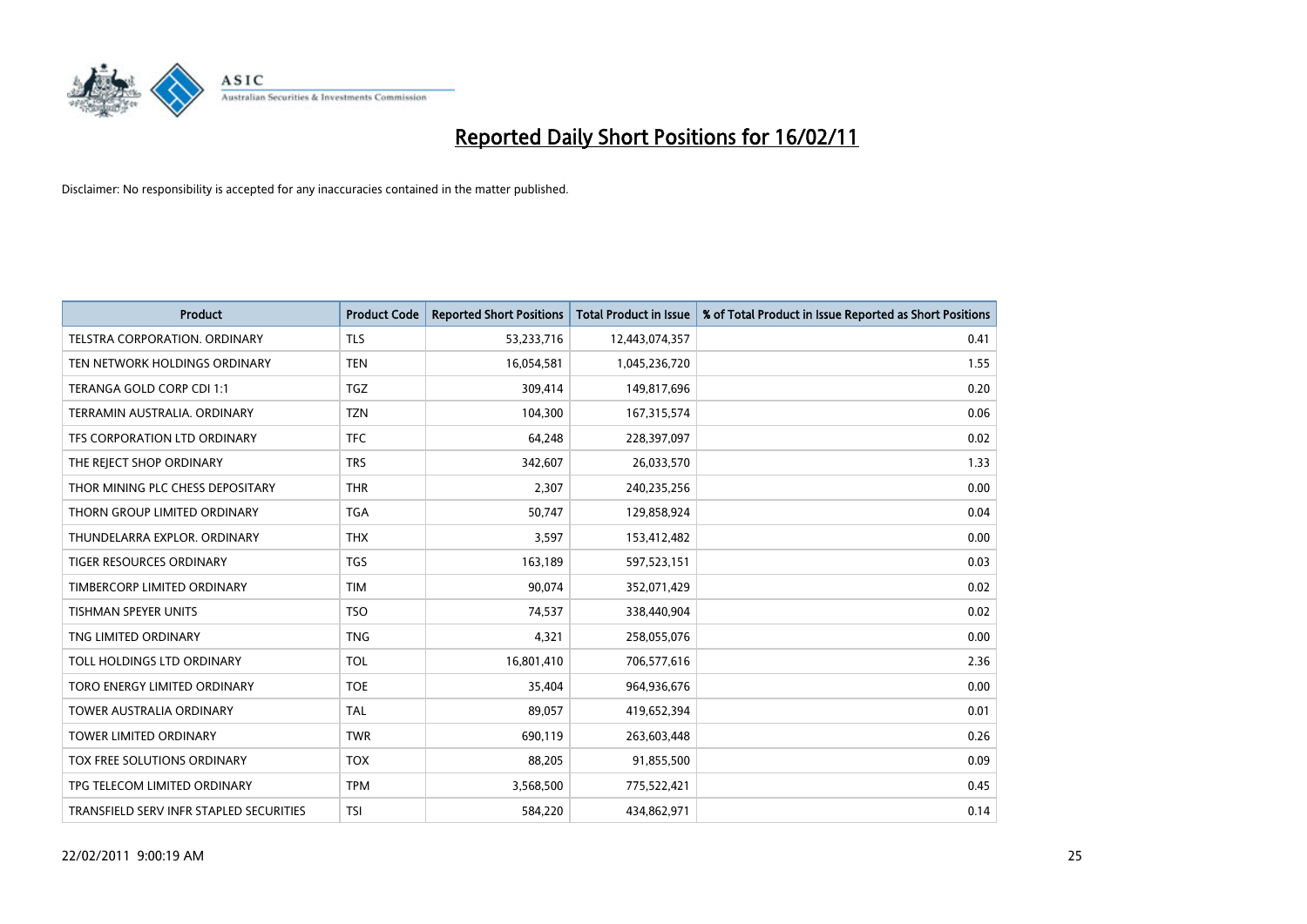

| <b>Product</b>                            | <b>Product Code</b> | <b>Reported Short Positions</b> | Total Product in Issue | % of Total Product in Issue Reported as Short Positions |
|-------------------------------------------|---------------------|---------------------------------|------------------------|---------------------------------------------------------|
| <b>TRANSFIELD SERVICES ORDINARY</b>       | <b>TSE</b>          | 872,650                         | 549,715,957            | 0.16                                                    |
| TRANSPACIFIC INDUST. ORDINARY             | <b>TPI</b>          | 19,664,655                      | 960,638,735            | 2.05                                                    |
| TRANSURBAN GROUP TRIPLE STAPLED SEC.      | <b>TCL</b>          | 4,298,899                       | 1,441,290,633          | 0.29                                                    |
| TRINITY GROUP STAPLED SECURITIES          | <b>TCQ</b>          | 3,419                           | 231,701,539            | 0.00                                                    |
| TROY RESOURCES NL ORDINARY                | <b>TRY</b>          | 15,204                          | 87,565,323             | 0.01                                                    |
| UGL LIMITED ORDINARY                      | <b>UGL</b>          | 5,494,398                       | 166,028,705            | 3.31                                                    |
| UNILIFE CORPORATION CDI US PROHIBITED     | <b>UNS</b>          | 213,929                         | 277,791,611            | 0.07                                                    |
| UXC LIMITED ORDINARY                      | <b>UXC</b>          | 462,899                         | 305,789,718            | 0.15                                                    |
| VALAD PROPERTY GROUP STAPLED US PROHIBIT. | <b>VPG</b>          | 4,051,979                       | 115,108,116            | 3.52                                                    |
| <b>VDM GROUP LIMITED ORDINARY</b>         | <b>VMG</b>          | 48.067                          | 193,127,749            | 0.03                                                    |
| <b>VENTURE MINERALS ORDINARY</b>          | <b>VMS</b>          | 74,632                          | 220,943,592            | 0.03                                                    |
| <b>VIRGIN BLUE HOLDINGS ORDINARY</b>      | <b>VBA</b>          | 15,587,109                      | 2,210,197,600          | 0.70                                                    |
| <b>VISION GROUP HLDGS ORDINARY</b>        | <b>VGH</b>          | 78.000                          | 73,583,806             | 0.11                                                    |
| <b>VITA GROUP LTD ORDINARY</b>            | <b>VTG</b>          | 75,190                          | 142,499,800            | 0.05                                                    |
| VITERRA INC CDI 1:1                       | <b>VTA</b>          | 3,828                           | 68,629,939             | 0.01                                                    |
| WASABI ENERGY LTD. ORDINARY               | <b>WAS</b>          | 643.548                         | 2,112,307,864          | 0.03                                                    |
| <b>WATPAC LIMITED ORDINARY</b>            | <b>WTP</b>          | 48,499                          | 183,341,382            | 0.02                                                    |
| WDS LIMITED ORDINARY                      | <b>WDS</b>          | 6,449                           | 143,107,458            | 0.00                                                    |
| <b>WEBIET LIMITED ORDINARY</b>            | <b>WEB</b>          | 92,509                          | 77,961,278             | 0.12                                                    |
| WESFARMERS LIMITED ORDINARY               | <b>WES</b>          | 21,439,492                      | 1,005,187,251          | 2.11                                                    |